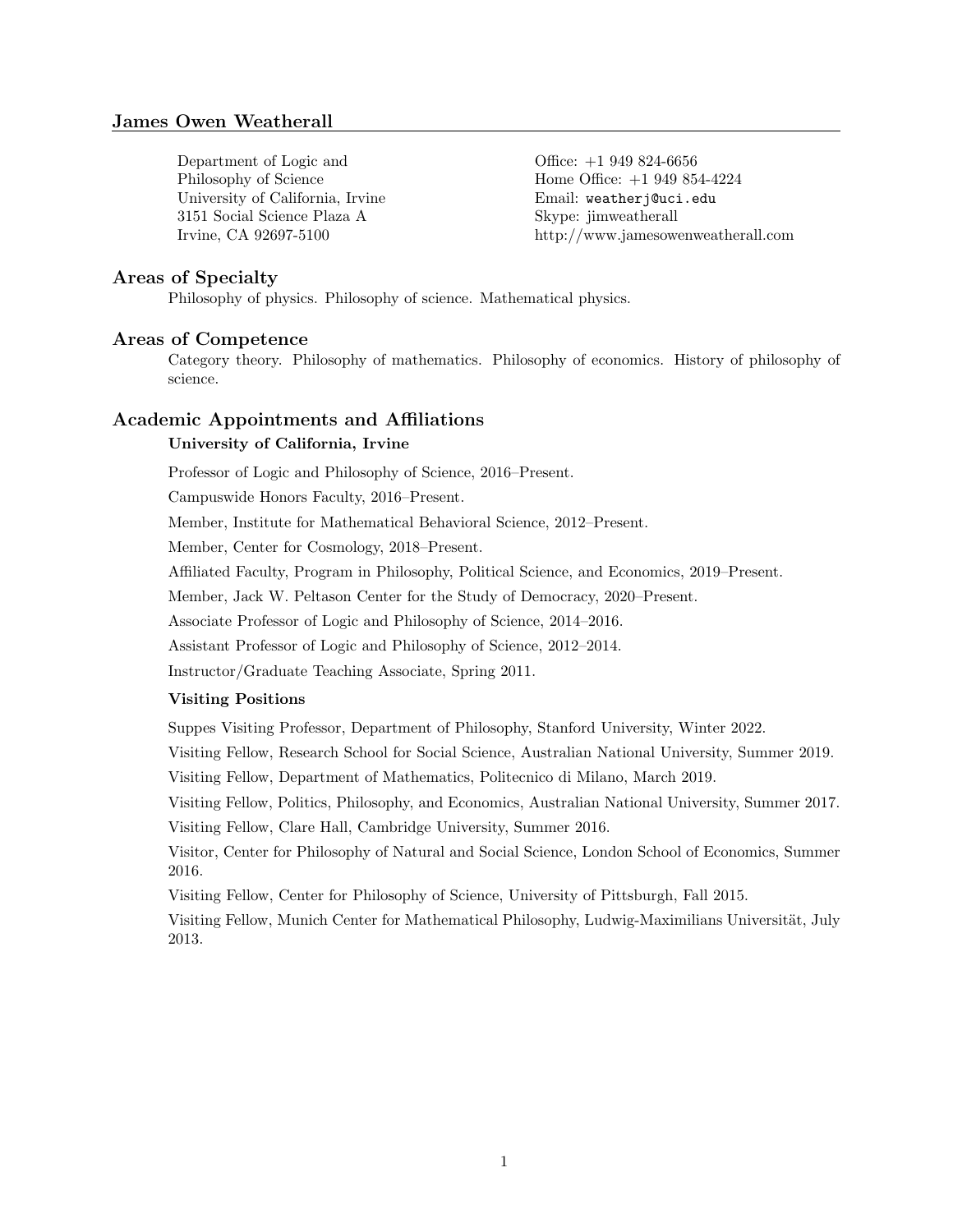# Education

Ph.D. Philosophy (LPS), University of California, Irvine, 2012.

Philosophy of physics emphasis. Dissertation: "Mass and Motion: Topics at the Interface of General Relativity and Newtonian Gravitation"; committee: David B. Malament (UCI, chair), Jeffrey Barrett (UCI), P. Kyle Stanford (UCI).

#### M.F.A. Creative Writing, Fairleigh Dickinson University, 2010.

Craft and form thesis: "The Scientific Image: On the uses of technical language in fiction"; creative thesis: excerpt from novel, "A Thirst for Salt"; committee: David Grand (FDU, chair), Martin Donoff (FDU), Ellen Akins (FDU).

**Ph.D.** Mathematics and Physics, *Stevens Institute of Technology*, 2009.

Dissertation: "Quantum Control of Linear Susceptibility in Five Level Atoms via Dressed Interacting Ground States, With a Focus on Group Velocity Control"; committee: Christopher Search (Stevens, chair), Knut Stamnes (Stevens), Charles Suffel (Stevens), Kurt Becker (NYU).

A.M. Physics, Harvard University, 2005.

#### A.B. Physics and Philosophy, *Harvard College*, 2005.

Cum laude in field; High Honors; honors thesis (Summa cum laude minus): "Effective field theory and the pragmatics of explanation"; committee: Peter Galison (Harvard, chair), Howard Georgi (Harvard), Ned Hall (MIT). Citation in French.

# Awards, Grants, and Honors

Adolf Grümbaum Memorial Lecturer, Pittsburgh Center for Philosophy of Science, 2021-22.

NSF Grant # 2137567, "An Algorithmic Observatory to Address Financial Misinformation and Disinformation in Minoritized Communities," co-PI w/ W. Maurer (PI), R. Crooks, M. Harding, and E. Lockwood, \$750,000, 2021–2022.

Featured in "40 under 40" Stevens Institute of Technology Alumni List, by the Stevens Indicator alumni magazine, Spring 2021.

NSF Grant # 1922424, "Consensus, Democracy, and the Public Understanding of Science," co-PI w/ C. O'Connor, \$431,892, 2019–2022.

Visiting Scholarship, Trinity College, Cambridge University, November 2016 & September/October 2019.

John Templeton Foundation Grant, "New Directions in Philosophy of Cosmology," co-PI w/ C. Smeenk (University of Western Ontario), \$1,369,872, 2018–2021.

FQXi Mini Grant, "Workshop on Bohrification," \$5000, 2016.

Elected Life Member, Clare Hall, University of Cambridge, 2016.

John Templeton Foundation Exploratory Grant, "Laws, Methods, and Minds in Cosmology," co-PI w/ J. B. Manchak and Chris Smeenk (PI, University of Western Ontario), \$205,834, 2016–2017.

FQXi Mini Grant, "Irvine-Munich Workshop on the Foundations of Classical and Quantum Field Theories," \$5,000, 2014.

NEH Grant  $#$  AQ51039, "What is Time? Perspectives from Physics, Philosophy, Fiction, and Film," NEH Enduring Questions Course Development Grant, \$21,991, 2014–2017.

NSF Grant # 1331126, "A Theoretical Study of the Conceptual, Mathematical, and Explanatory Interconnections at the Foundations of Classical Field Theories," NSF Science, Technology, and Society Research Grant, \$221,590, 2013–2017.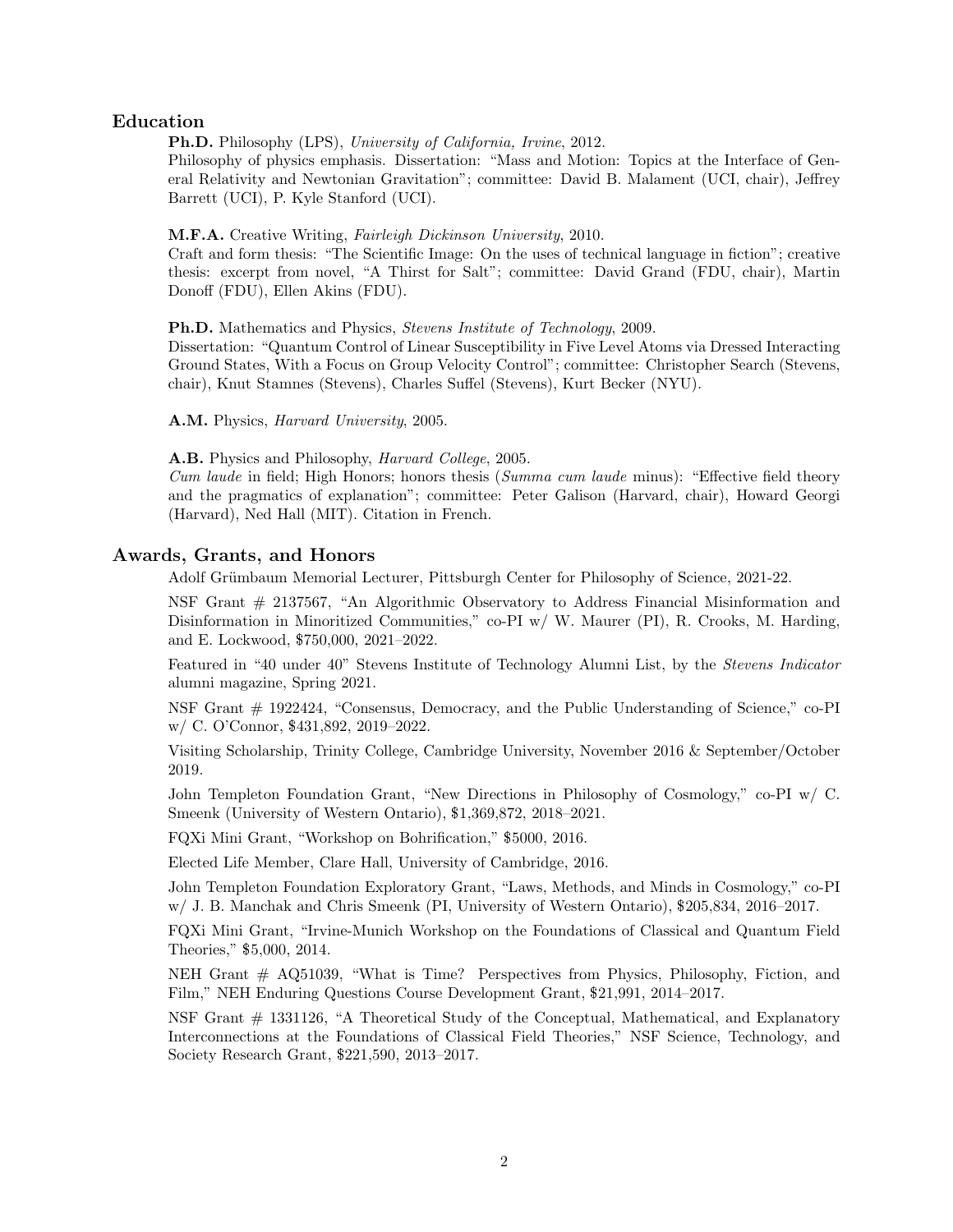NSF Grant # 1328172, "Comprehending and Regulating Financial Crises," co-PI w/ N. Bandelj (PI), J. Elyachar, and G. Richardson, NSF Interdisciplinary Behavioral and Social Science Research Team Exploratory Grant, \$249,928, 2013–2016.

NSF Grant # 1331178, "Using Topology to Answer Philosophical Questions About General Relativity," NSF Doctoral Dissertation Improvement Grant for Samuel Fletcher, \$11,669, 2013–2014.

DECADE Mentor Graduate Diversity Award, co-PI w/ L. Chavez, C. Chubb, and A. Hironaka, Diverse Educational Community and Doctoral Experience (DECADE) Program, Graduate Division, University of California, Irvine, \$30,000, 2013–2014.

UCI Alumni Association Lauds and Laurels Outstanding Graduate Student Award, University of California, Irvine, 2012.

Robert K. Clifton Memorial Book Prize, for "On the status of the geodesic principle in Newtonian and relativistic physics," University of Western Ontario, 2011.

Justine Lambert Graduate Prize in the Foundations of Science, for "The Motion of a Body in Newtonian Theories," University of California, Irvine, 2010.

Collection coordinator, "Everett Papers Project," supported under an NSF grant awarded to Jeffrey A. Barret, 2010–2011.

Social Science Merit Fellowship, University of California, Irvine, 2007–2012.

Stevens Fellowship, Stevens Institute of Technology, 2007–2009.

Graduate Assistantship/Assistant Editorship of The Literary Review, Fairleigh Dickinson University, 2007.

Thomas T. Hoopes Prize for Outstanding Undergraduate Research, for "Effective Field Theories and the Pragmatics of Explanation," Harvard College, 2005.

Harvard College Research Program Grant, for philosophy of science, Harvard College, 2004.

Member, Signet Society of Arts & Letters, a Harvard College honorary society for the humanities.

# Publications

#### Books and Edited Collections

- B8. The Philosophy of Howard Stein, edited with E. Curiel and T. Pashby. (Virtual) Special Issue of Studies in History and Philosophy of Modern Physics (2020).
- B7. New Perspectives on the Hole Argument, edited with B. Roberts. (Virtual) Special Issue of Foundations of Physics (2020).
- B6. The Misinformation Age: How False Beliefs Spread, with C. O'Connor. New Haven: Yale University Press (2019).

A New York Times Editors' Choice and Scientific American Recommended Reading. Also published in China with CITIC Books [Simplified Chinese trans.]; South Korea with Interpark (Banni) [Korean trans.]; and Italian with Edizioni Franco Angeli [Italian trans.].

- B5. Void: The Strange Physics of Nothing. New Haven, CT: Yale University Press (2016). Also published in China with Cheers Books [Simplified Chinese trans.]; in Italy with Bollati Boringhieri Editore [Italian trans.]; and in Turkey with Buzdagi Yayinevi [Turkish translation].
- B4. Mathematical Depth, edited with M. Ernst, J. Heis, P. Maddy, and M. McNulty. Special Issue of Philosophia Mathematica 23(2) (2015).
- B3. Relativistic Causality, edited with G. Valente. Special Issue of Studies in History and Philosophy of Modern Physics 48B (2014).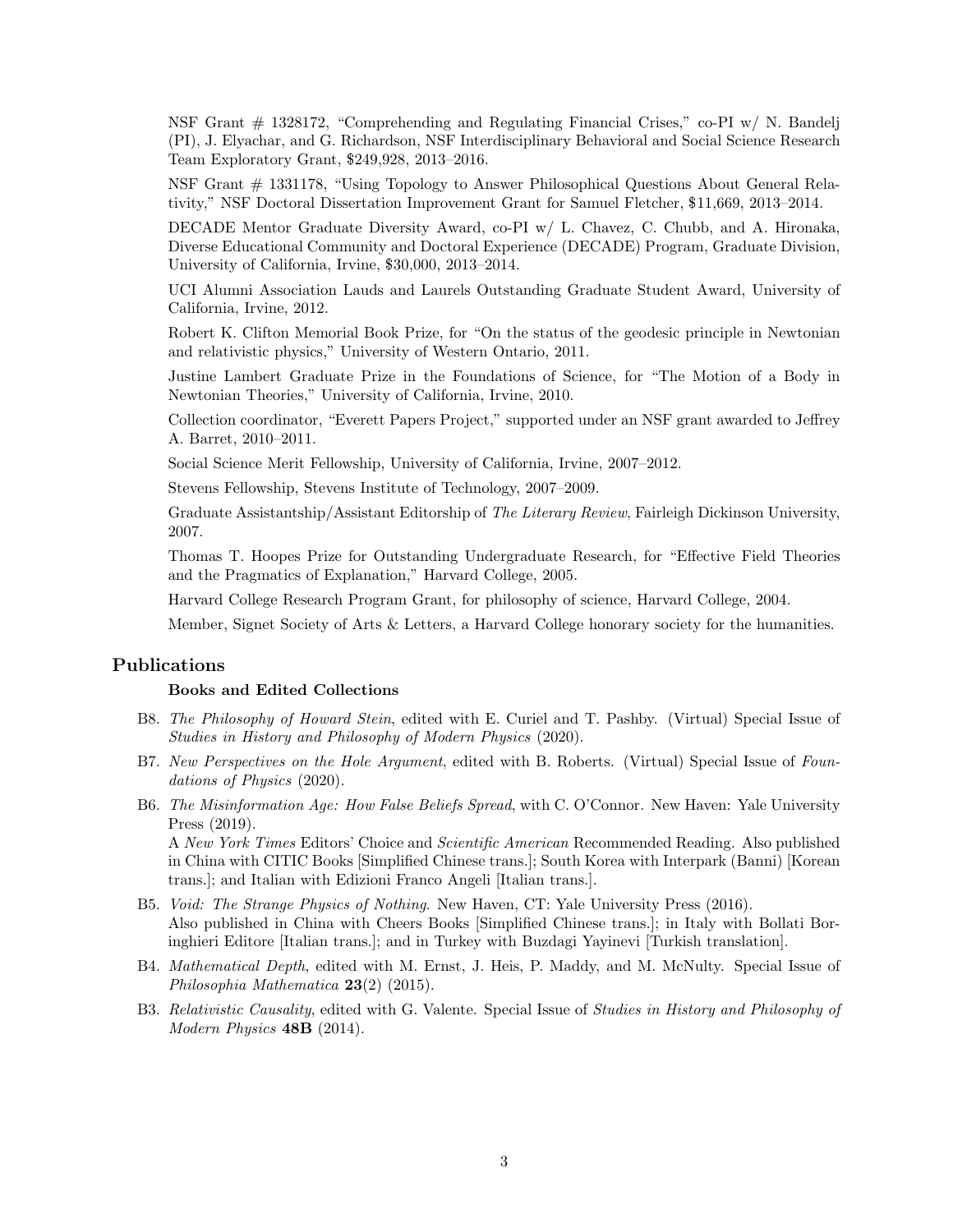- B2. The Physics of Wall Street: A Brief History of Predicting the Unpredictable. Boston, MA: Houghton Mifflin Harcourt (2013). A New York Times Editors' Choice and Bestseller. Also published in English in the U.K., Europe, and the Commonwealth (except ANZ) by Short Books; in Australia and New Zealand by Scribe Publications; in Brazil [Portuguese trans.] by Elsevier; in China [Simplified Chinese trans.] by Cheers Books; in Japan [Japanese trans.] by Hayakawa; in Korea [Korean trans.] by Business Map and republished by FNMedia; in Taiwan [Chinese trans.] by Commonwealth Publishers; in Finland [Finnish trans.] by Terra Cognita Oy; in Russia [Russian trans.] by Mann, Ivanov, and Ferber; and in Spain, Latin America, and other Spanish speaking territories [Spanish trans.] by Ariel/Planeta.
- B1. The Everett Papers Project, edited with J. Barrett and P. Byrne. UCIspace@The Libraries. Available at: http://ucispace.lib.uci.edu/handle/10575/1060 (2011).

#### Peer Reviewed Articles and Book Chapters

- A50. "Two Dogmas of Dynamicism". Forthcoming in Synthese. DOI: 10.1007/s11229-020-02880-0
- A49. "Modeling How False Beliefs Spread," with C. O'Connor. Routlege Handbook of Political Epistemology, M. Hannon and G. J. de Ridder, eds. New York, NY: Routledge, 203–213.
- A48. "Endogenous Epistemic Factionalization," with C. O'Connor. Forthcoming in Synthese. DOI: 10.1007/s11229-020-02675-3
- A47. "Some Philosophical Prehistory of the Earman-Norton Hole Argument". Studies in History and Philosophy of Modern Physics 70, 79–87 (2020).
- A46. "On Representational Redundancy, Surplus Structure, and the Hole Argument" w/ C. Bradley. Foundations of Physics 50, 270–93 (2020).
- A45. "Conformity in Scientific Networks," with C. O'Connor. Synthese 198, 7257–7278 (2021).
- A44. "Equivalence and Duality in Electromagnetism." Philosophy of Science 87(5), 1172–1183 (2020).
- A43. "Part 2: Theoretical Equivalence in Physics." Philosophy Compass 14(5), e12591 (2019).
- A42. "Part 1: Theoretical Equivalence in Physics." *Philosophy Compass* 14(5), e12592 (2019).
- A41. "Why Not Categorical Equivalence?" Hajnal Andréka and István Németi on Unity of Science, J. Madarász and G. Székely, eds. Cham: Springer Nature, 427-451 (2021)
- A40. "Why Be Regular? Part II" with B. Feintzeig. Studies in History and Philosophy of Modern Physics 65, 133–144 (2019).
- A39. "Why Be Regular? Part I" with B. Feintzeig, J. B. (Le)Manchak, and S. Rosenstock. Studies in History and Philosophy of Modern Physics 65, 122–132 (2019).
- A38. "Geometry and Motion in General Relativity." Thinking About Space and Time. Einstein Studies vol. 15. C. Beisbart, T. Sauer, and C. Wüthrich, eds. Boston, MA:Birkäuser, 207–226 (2020).
- A37. "Classical Spacetime Structure." Forthcoming in Routledge Companion to Philosophy of Physics, E. Knox & A. Wilson eds. Abingdon: Routledge.
- A36. "The Motion of Small Bodies in Space-time," with R. Geroch. *Communications in Mathematical* Physics 364(2), 607–634 (2018).
- A35. "How to Beat Science and Influence People: Policy and Propaganda in Epistemic Networks," with C. O'Connor and J. Bruner. Forthcoming in The British Journal for Philosophy of Science. Featured as part of the Oxford Think Festival, Oxford, UK, November 2019.
- A34. "Scientific Polarization," with C. O'Connor. European Journal for Philosophy of Science 8(3), 855–875 (2018).
- A33. "(Information) Paradox Regained? A Brief Comment on Maudlin on Black Hole Information Loss," with J. B. Manchak. Foundations of Physics  $48(6)$ ,  $611-627$  (2018).
- A32. "On Gravitational Energy in Newtonian Theories," with N. Dewar. Foundations of Physics 48(5), 558–578 (2018).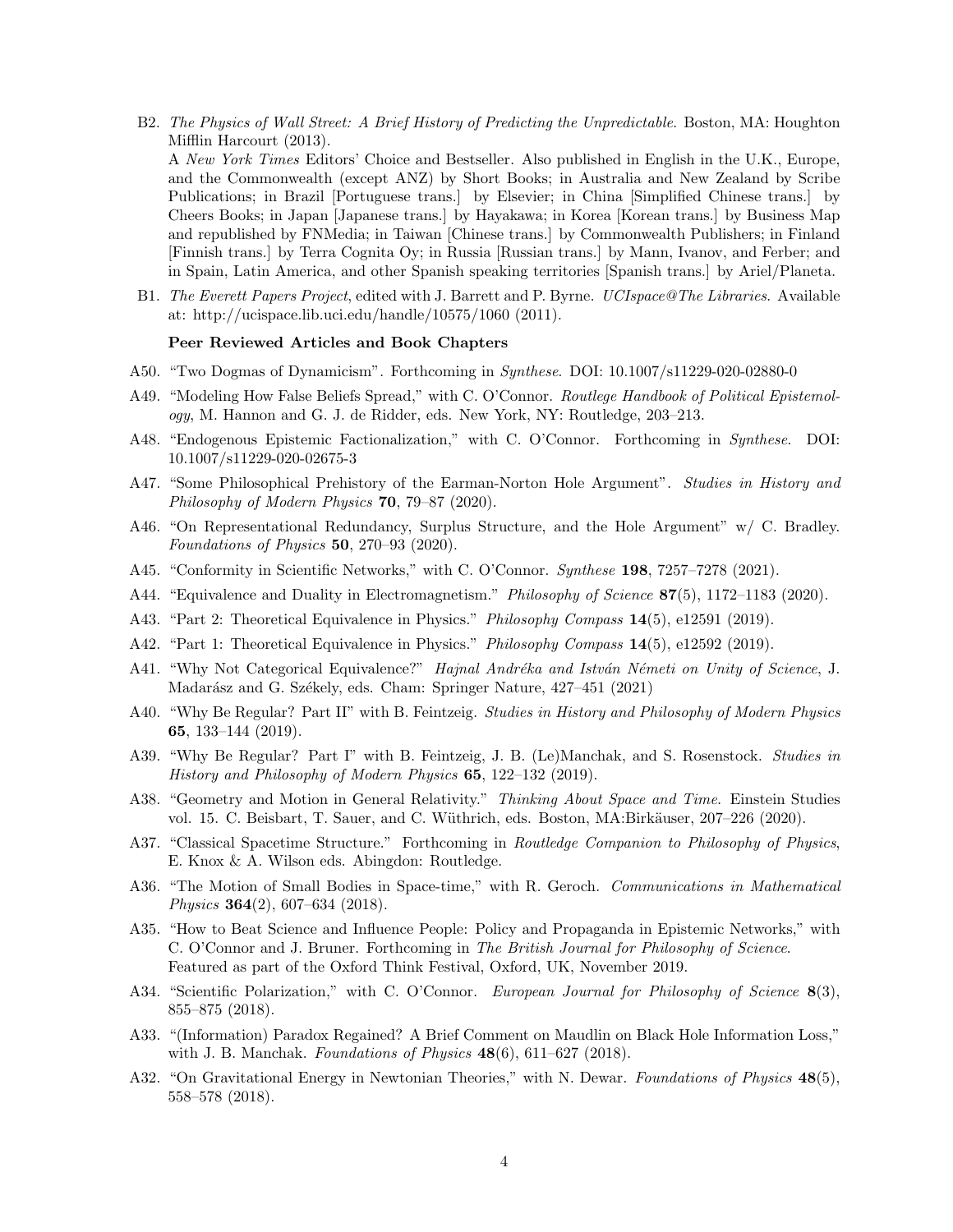- A31. "The Peculiar Logic of the Black-Scholes Model." *Philosophy of Science* 85(5), 1152–1163 (2018).
- A30. "Are Two Dimensions World Enough for Spacetime?" with S. Fletcher, M. Schneider, and J. B. Manchak. Studies in History and Philosophy of Modern Physics 63, 100–113 (2018).
- A29. "A Brief Comment on Maxwell(/Newton)[-Huygens] Spacetime." Studies in History and Philosophy of Modern Physics 63, 34–38 (2018).
- A28. "Market Crashes as Critical Phenomena? Explanation, Idealization, and Universality in Econophysics," with J. Jhun and P. Palacios.  $Synthese$  195(10), 4477–4505 (2018).
- A27. "Conservation, Inertia, and Spacetime Geometry." Studies in History and Philosophy of Modern Physics 67, 144–159 (2019).
- A26. "A Categorical Equivalence between Generalized Holonomy Maps on a Connected Manifold and Principal Connections on Bundles over that Manifold," with S. Rosenstock. Journal of Mathematical Physics 57(10), 102902 (2016).
- A25. "Morals and Emotions of Money," with N. Bandelj, T. Boston, J. Elyachar, J. Kim, M. McBride, and Z. Tufail. In Money Talks, N. Bandlej, F. Wherry, and V. Zelizer, eds. Princeton: Princeton University Press, 39–56 (2017).
- A24. "Understanding Gauge." *Philosophy of Science* 83(5), 1039-1049 (2016).
- A23. "On Einstein Algebras and Relativistic Spacetimes," with S. Rosenstock and T. Barrett. Studies in History and Philosophy of Modern Physics 52B, 309–316 (2015).
- A22. "Fiber bundles, Yang-Mills theory, and General Relativity." Synthese 193(8), 2389–2425 (2016).
- A21. "Category Theory and the Foundations of Classical Field Theories." In Categories for the Working Philosopher, E. Landry ed. Oxford: Oxford University Press, 329–348 (2017).
- A20. "Are Newtonian gravitation and geometrized Newtonian gravitation theoretically equivalent?" Erkenntnis 81(5), 1073–1091 (2016).
- A19. "Maxwell-Huygens, Newton-Cartan, and Saunders-Knox Spacetimes." Philosophy of Science 83(1), 82–92 (2016).
- A18. "Regarding the 'Hole Argument'." The British Journal for Philosophy of Science 69(2), 329–350 (2018).
- A17. "Comprehending and Regulating Financial Crises: A Critical Interdisciplinary Approach," with N. Bandelj, J. Elyachar, and G. Richardson. *Perspectives on Science* 24(4), 443–473 (2016).
- A16. "Collective belief and the string theory community," with M. Gilbert. In The Epistemic Life of Groups: Essays in the Epistemology of Collectives. M. Brady and M. Fricker eds. Oxford, UK: Oxford University Press, 191–217 (2016).
- A15. "On G. E. Moore's 'Proof of an External World'." Pacific Philosophical Quarterly 98(2) 219–250 (2017).
- A14. "Against Dogma: On Superluminal Propagation in Classical Electromagnetism." Studies in History and Philosophy of Modern Physics 48B, 109–123 (2014).
- A13. "The Geometry of Conventionality," with J. B. Manchak. *Philosophy of Science* 81(2), 233–247 (2014).
- A12. "What is a Singularity in Geometrized Newtonian Gravitation?" Philosophy of Science 81(5), 1077–1089 (2014).
- A11. "Inertial motion, explanation, and the foundations of classical space-time theories." In Towards a Theory of Spacetime Theories, Einstein Studies 13. D. Lehmkuhl, G. Schiemann, and E. Scholz eds. Boston, MA: Birkhäuser, 13-42 (2017).
- A10. "The scope and generality of Bell-type theorems." Foundations of Physics 43(9), 1153-1169 (2013).
- A9. "A Brief Remark on Energy Conditions and the Geroch-Jang Theorem." Foundations of Physics  $42(2)$ , 209-214 (2012).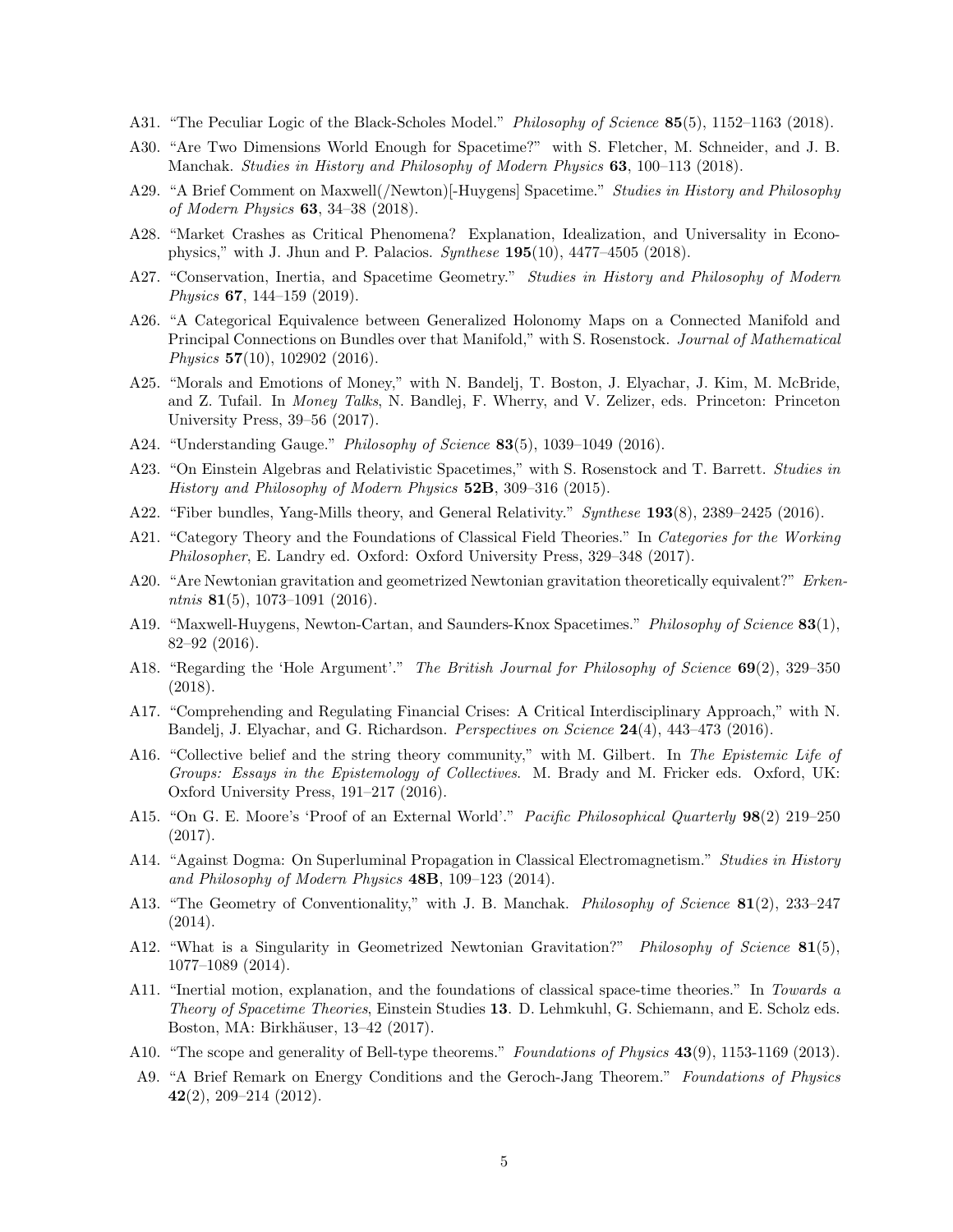- A8. "On the status of the geodesic principle in Newtonian and relativistic physics." Studies in History and Philosophy of Modern Physics  $42(4)$ , 276–281 (2011).
- A7. "On (Some) Explanations in Physics." *Philosophy of Science* **78**(3), 421–447 (2011).
- A6. "The Motion of a Body in Newtonian Theories." *Journal of Mathematical Physics* 52(3), 032502 (2011).
- A5. "Index of refraction engineering in five level DIGS atoms," with S. Sagona-Stophel and C. Search. Optics Letters 36(16), 3130 (2011).
- A4. "Lossless anomalous dispersion and an inversionless gain doublet via dressed interacting ground states," with C. Search. Phys. Rev. A 81, 023806 (2010).
- A3. "Electromagnetically Induced Transparency in a Double Well Atomic Josephson Junction," with C. Search. Acta Phys. Pol. 116(4), 455–459 (2009).
- A2. "Quantum control of dispersion in electromagnetically induced transparency via interacting dressed ground states," with C. Search. Phys. Rev. A 78, 053802 (2008).
- A1. "Quantum control of electromagnetically induced transparency dispersion via atomic tunneling in a double-well Bose-Einstein condensate," with C. Search and M. Jääskeläinen. Phys. Rev. A 78, 013830 (2008).

Reprinted in Virtual Journal of Quantum Information 8(8), (2008).

#### Peer Reviewed Government Reports

- G2. "Technology and Democracy: Understanding the influence of online technologies on political behaviour and decision-making", with S. Lewandowsky, L. Smillie, D. Garcia, R. Hertwig, S. Egidy, R. E. Robertson, C. O'connor, A. Kozyreva, P. Lorenz-Spreen, Y. Blaschke, and M. Leiser. Publications Office of the European Union, Luxembourg, 2020. [Lead Author].
- G1. "Understanding our Political Nature: How to put knowledge and reason at the heart of political decision-making". D. Mair, L. Smillie, G. La Placa, F. Schwendinger, M. Raykovska, Z. Pasztor, and R. Van Bavel. Publications Office of the European Union, Luxembourg, 2019. [Lead author, philosophy report].

### Book Reviews

- R6. Review of The Logic in Philosophy of Science, by H. Halvorson. Mind  $130(159)$ , 1032-1039 (2021).
- R5. "Essay Review of Craig Callender's What Makes Time Special?" Philosophy of Science 87(3), 536–544 (2020).
- R4. Review of Oppositions and Paradoxes, by J. Bell. Philosophia Mathematica  $27(3)$ , 443-445 (2019).
- R3. "Black Holes, Black Scholes, and Prairie Voles: An Essay Review of Simulation and Similarity, by Michael Weisberg," with C. O'Connor. *Philosophy of Science* 83(4), 613–626 (2016).
- R2. Review of Interpreting Physical Theories, by L. Ruetsche. Philosophical Review 124(2), 275–278 (2015).
- R1. Review of The Oxford Handbook of Philosophy of Physics, edited by R. Batterman. Notre Dame Philosophical Reviews (2013).

#### Short Reviews, Commentary, and Other Publications

- O39. "Writing The Misinformation Age," with C. O'Connor. The Brains Blog. Published online 22 June 2021.
- O38. "Preface: The Philosophy of Howard Stein," with E. Curiel and T. Pashby. Studies in History and Philosophy of Modern Physics 72, 150-151 (2020).
- O37. "New Perspectives on the Hole Argument," with B. Roberts. Foundations of Physics 50, 217–227 (2020).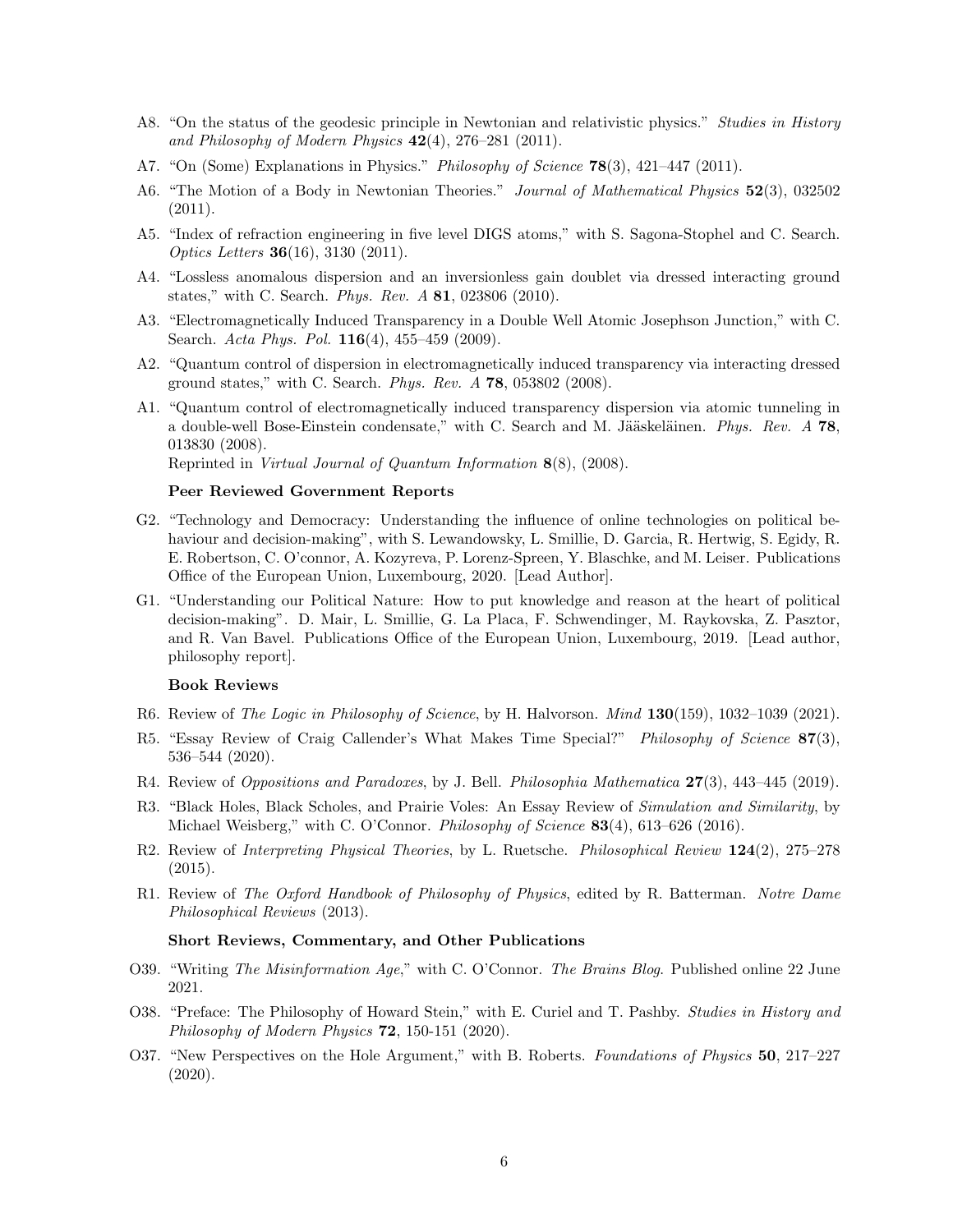- O36. "Hydroxychloroquine and the Political Polarization of Science: How a drug became an object lesson in political tribalism," with C. O'Connor. Boston Review. Published online 4 May 2020. Reprinted in Thinking in a Pandemic: The Crisis of Science and Policy in the Age of COVID-19. Matt Lord, ed. Brooklyn, NY: Verso Books, 127–135 (2020).
- O35. "Fair Elections During a Crisis: Urgent Recommendations in Law, Media, Politics, and Tech to Advance the Legitimacy of, and the Public's Confidence in, the November 2020 U.S. Elections." Report by the Ad Hoc Committee for 2020 Election Fairness and Legitimacy (Rick Hasen, lead author). UCI Law. 22 April 2020.
- O34. "Why False Claims about COVID-19 Refuse to Die: Tracking the Information Zombie Apocalypse," with C. O'Connor. Nautilus. Published online 16 April 2020.
- O33. "The Social Media Propaganda Problem Is Worse Than You Think," with C. O'Connor. Issues in Science & Technology **36**(1), 30–32 (2019).
- O32. "Why We Trust Lies," with C. O'Connor. Scientific American **321**(3), 54–61 (2019). Selected by the editors of Scientific American as one of Top Science Stories of 2019 and reprinted in Scientific American: Top Science Stories of 2019 28(5), 110–115 (2019) and Scientific American: Truth vs. Lies  $29(4s)$ ,  $20-25$  (2020).
- O31. "How Powerful Interests Use Science to Sway Public Opinion," with C. O'Connor. Zocalo Public Square. Published online 5 September 2019.
- O30. "False Beliefs and the Social Structure of Science: Some Models and Case Studies," with C. O'Connor. Groupthink in Science, D. M. Allen and J. W. Howell, eds. Cham, Switzerland: Springer Nature, 37–48 (2020).
- O29. "How Misinformation Can Spread Among Scientists," with C. O'Connor. The Behavioral Scientist. Published online 2 April 2019.
- O28. "Six Tips for Avoiding Misinformation on Social Media," with C. O'Connor. Yale Books Unbound (Yale University Press Blog). Published online 15 March 2019.
- O27. "The Misinformation Age: how false beliefs spread," with C. O'Connor. Imperfect Cognitions. Published online 14 March 2019.
- O26. "Weaponizing Reputation," with C. O'Connor. The Yale Review 106(4), 60-69 (2018).
- O25. "The Physics of Nothing." Arts & Education. Published online 27 April 2018.
- O24. "Exploring the Great Pyramid with Cosmic Rays." Yale Books Unbound (Yale University Press Blog). Published online 14 November 2017.
- O23. "Is Quantum Theory About Reality or What We Know?" Nautilus: Facts so Romantic. Published online 24 April 2017.
- O22. "Why Rotation Makes No Sense Sometimes." Nautilus: Facts so Romantic. Published online 2 January 2017.
- O21. "Vera Rubin and the Discovery of Dark Matter." Yale Books Unbound (Yale University Press Blog). Published online 20 December 2016.
- O20. "Why the Flash Crash Really Matters," with C. Clearfield. Nautilus Issue 23, Chapter 4. Published online 23 April 2015.
- O19. Foreword / Afterword to Mathematical Depth, with M. Ernst, J. Heis, P. Maddy, and M. McNulty. Philosophia Mathematica 23(2) (2015). (Peer reviewed editorial commentary.)
- O18. "When Wall Street does the math, it can get it wrong." Orange County Register. 3 June 2013.
- O17. "You can know the future." Australian Financial Review. 23 March 2013, 58.
- O16. "Fisics and Phynancs." The Back Page. APS News. March 2013.
- O15. "It is not the maths that causes crises but the trust we put in it." Financial Times. 15 February 2013, 11.
- O14. "Evil Wall Street tricks can be used for good." USA Today. 13 February 2013.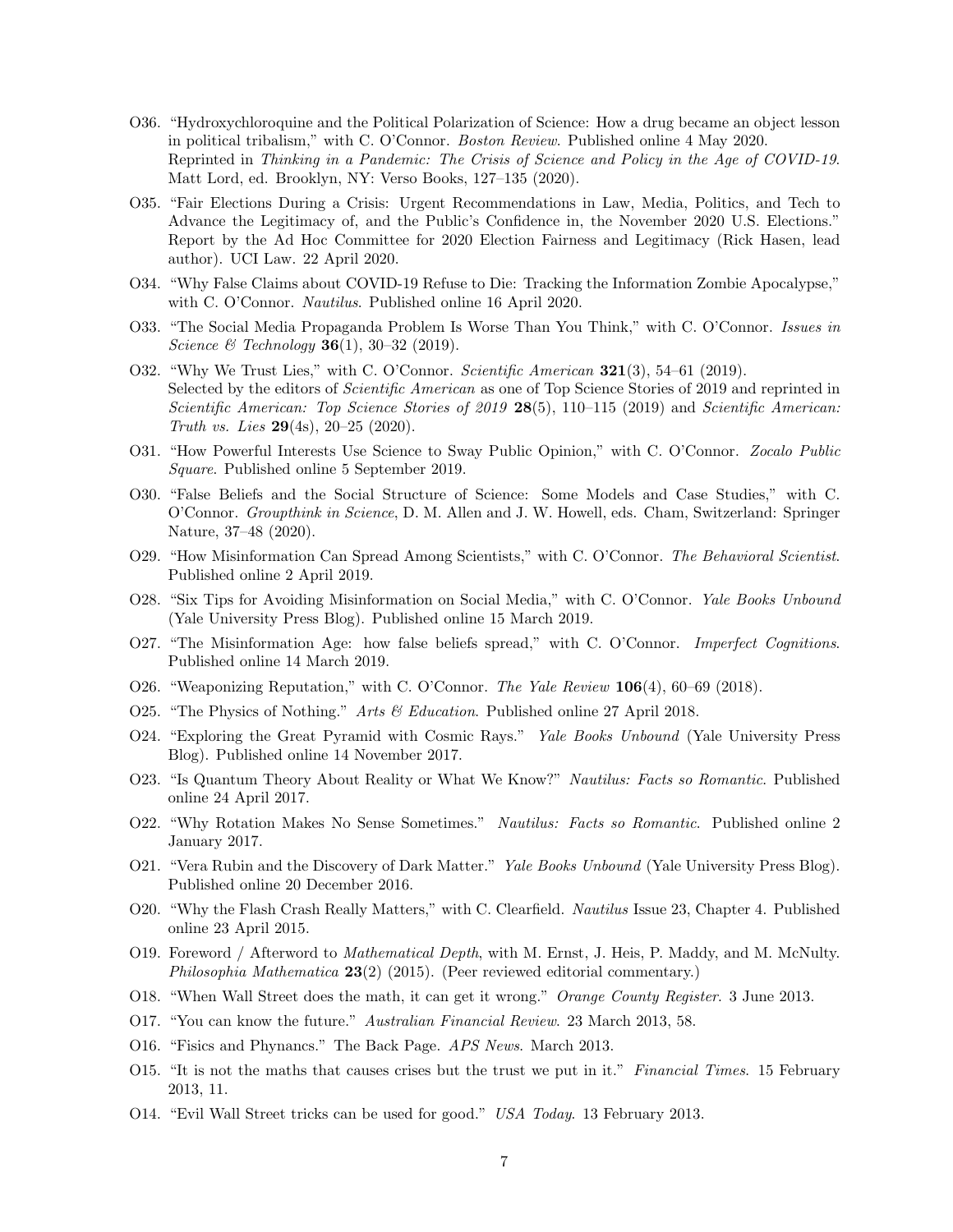- O13. "Black swans are difficult to predict but we still need maths in finance." City A.M. 11 February 2013. (Excerpt from The Physics of Wall Street.)
- O12. "The 'Pioneer Anomaly' that Threatened to Upend Physics." The Boston Globe. 2 September 2012.
- O11. "The Higgs Boson 'Nightmare Scenario': What if the biggest new discovery in physics isn't a beginning, but an end?" The Boston Globe. 22 July 2012, K3.
- O10. "Commentary on *General Relativity from A to B* by Robert Geroch." *Humana.menta* 13 (2010).
- O9. "A Geometric Theory of Everything," with A. Garrett Lisi. Scientific American. December 2010. Reprinted in Secrets of the Universe: Past, Present, Future, L. Billings, ed. Special Issue of Scientific American. August 2014.
- O8. "Dark Flow Revealed." Popular Science. October 2009.
- O7. "The Accidental Particle: They're turning on the Large Hadron Collider. Don't expect the Higgs boson to show up." Slate (http://www.slate.com). September 9, 2008.
- O6. "No Strings Attached." Men's Journal. June 2008.
- O5. "The Littlest Big Bang." Popular Science. May 2008.
- O4. Editor's Choice of Overture by Yael Goldstein. The Literary Review. Summer 2007
- O3. "Quantum Scoop: The Holy Grail of Particle Physics May Already Have Been Found." Slate (http://www.slate.com). June 4, 2007.
- O2. Editor's Choice of Stories in the Old Style by Al Sim. The Literary Review. Fall 2006.
- O1. Editor's Choice of Branwell by Douglas Martin. The Literary Review. Summer 2006.

## Selected Works in Progress

### Books and Edited Collections

WP1. The Mathematician (Biography of John von Neumann). Under contract with Farrar, Straus and Giroux. Also under contract in the United Kingdom and Commonwealth with Bodley Head; in China with

CITIC Books [Simplified Chinese trans.]; and in the Netherlands with Spectrum [Dutch trans.].

- WP2. The Aim and Structure of Cosmological Theory, with C. Smeenk. Under contract with Oxford University Press.
- WP3. Space, Time, and Geometry from Newton to Einstein, feat. Maxwell, lecture notes based on 2016 MCMP Summer School on Mathematical Philosophy.
- WP4. The Geometrical Foundations of Classical Field Theory.

#### Articles and Book Chapters

- WP5. "Moral Judgments Impact Perceived Risks from COVID-19 Exposure," with C. O'Connor, D. Relihan, A. Thomas, P. Ditto, and P. K. Stanford. (Under review, draft available.)
- WP6. "The Local Validity of Special Relativity, Part 1: Geometry", with S. Fletcher. (Draft available.)
- WP7. "The Local Validity of Special Relativity, Part 2: Matter Dynamics", with S. Fletcher. (Draft available.)
- WP8. "Mathematical Responses to the Hole Argument: Then and Now", with C. Bradley. (Under review, draft available.)
- WP9. "The Geometry of the 'Gauge Argument'," with B. Feintzeig.
- WP10. "On Stuff: The Field Concept in Classical and Quantum Physics."
- WP11. "Is Spacetime Approximately Locally Flat? Minimal Coupling, Matter Dynamics, and the Local Applicability of Special Relativity," with S. Fletcher.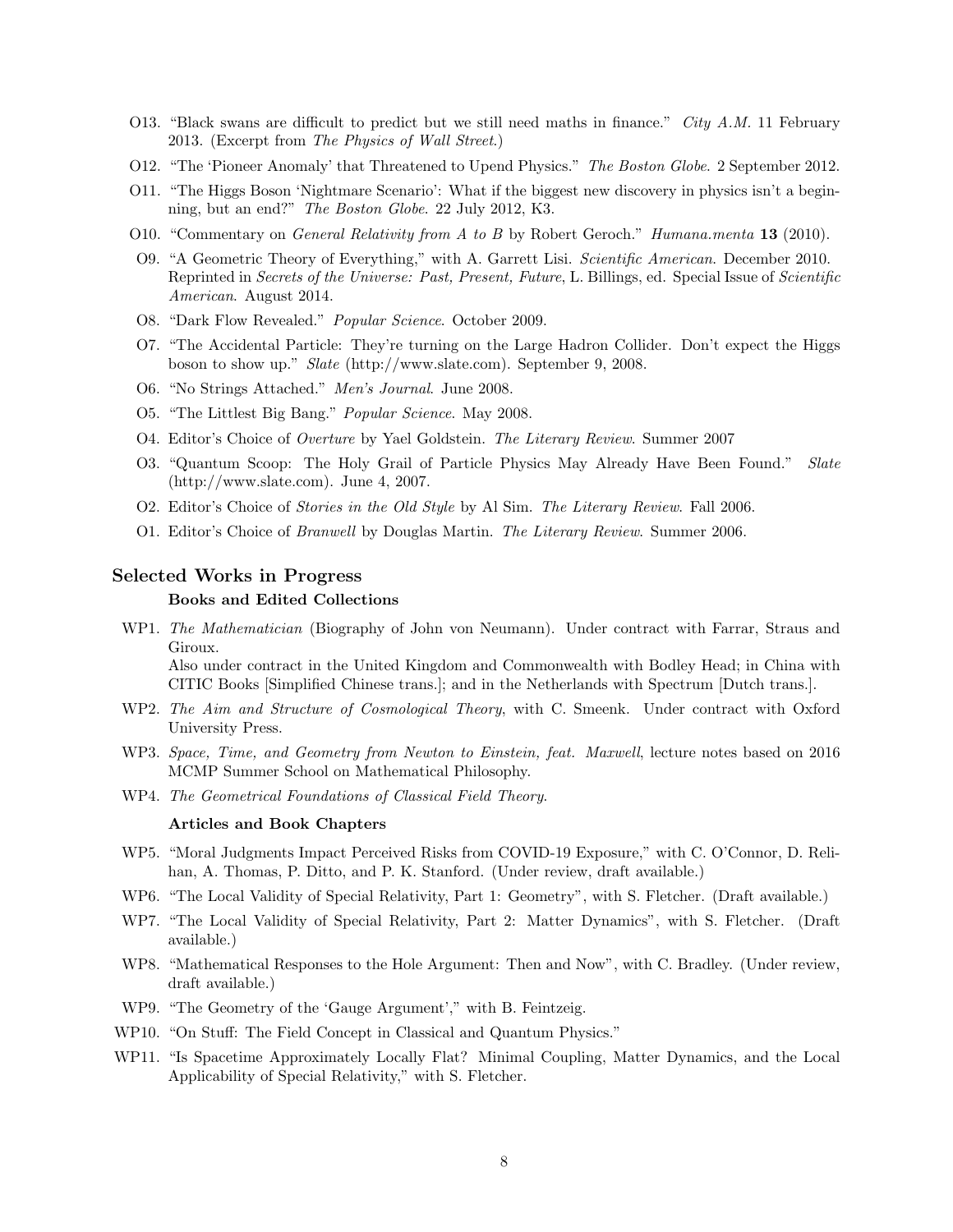## Invited Talks

- IT111. "The Philosophy Behind Dark Matter". Adolf Grünbaum Memorial Lecture. Annual Lecture Series. Center for Philosophy of Science. University of Pittsburgh. Pittsburgh, PA. December 2021.
- IT110. "On Stuff: The Field Concept in Classical and Quantum Physics". Keynote address. Philosophy of Logic, Mathematics, and Physics Graduate Student Conference (LMP). University of Western Ontario. London, ON. June 2021.
- IT109. "Polarization, Three Ways". Inference Colloquium Series. Franke Program in Science and the Humanities. Yale University. May 2021.
- IT108. "The Misinformation Age". Book Symposium: Cailin O'Connor and James Weatherall, The Misinformation Age: How False Beliefs Spread. Pacific Meeting of the American Philosophical Association. April 2021. [Invited talk in session on The Misinformation Age.]
- IT107. "Misinformation in the Age of COVID-19," w/ C. O'Connor. Digital Humanities Institute. University of North Florida. Jacksonville, FL. March 2021.
- IT106. "The Geometry of the Gauge Argument". Black Hole Initiative. Harvard University. Cambridge, MA. March 2021 [two lectures].
- IT105. "The Physics of Wall Street". The Stokes Society. Pembroke College. Cambridge University. October 2020.
- IT104. "The Misinformation Age". Books to Action Series. Los Angeles Public Library, Venice Branch. Los Angeles, CA. August 2020.
- IT103. "The Misinformation Age". Institute of Philosophy. Leibniz Universität Hannover. Hannover, Germany. July 2020 [Invited. Canceled due to COVID-19].
- IT102. "Misinformation in the Age of COVID-19," w/ C. O'Connor. Zot Zeries. School of Social Science. University of California, Irvine. May 2020.
- IT101. "Why do Groups Polarize over Matters of Fact?" Workshop: "Citizens in Democratic Hard Times". University of California, Irvine. April 2020. [Invited. Meeting canceled due to COVID-19.]
- IT100. Panel Discussion: The Role of the Media. Workshop: "Can American Democracy Survive the 2020 Elections?" University of California, Irvine Law School. February 2020.
- IT99. "Some Subtleties of Disinformation". Science Community of Practice (SCOPe). Government of Yukon. December 2019.
- IT98. "Financial Innovation: Dark Clouds and Their Silver Linings". Keynote address. Canadian Investment Review 2019 Investment Innovation Conference. Miami, FL. November 2019.
- IT97. "Remarks on Science and Policy (Inspired by the JRC Enlightenment 2.0 Report)". Canadian Science Policy Conference 2019. Ottawa, Canada. November 2019.
- IT96. "Where Does General Relativity Break Down?". Cambridge-Munich Workshop on Black Hole Thermodynamics. Cambridge University. Cambridge, UK. September 2019.
- IT95. "Infinite Space in Modern Cosmology". Department of Philosophy. Harvard University. Cambridge, MA. September 2019.
- IT94. "Endogenous Epistemic Factionalization". Workshop on Misinfomation. Centre for Philosophy of the Sciences. Australian National University, Canberra, Australia. July 2019.
- IT93. "Infinite Space in Modern Cosmology". School of Philosophy. Australian National University. Canberra, Australia. June 2019.
- IT92. "Where Does General Relativity Break Down?". Black Hole Initiative Annual Conference. Harvard University. Cambridge, MA. May 2019.
- IT91. "Infinite Space in General Relativity and Cosmology". Philosophical Approaches to Infinity. University of California. Irvine, CA. April 2019.
- IT90. "The Misinformation Age". Fairleigh Dickinson University. Madison, NJ. April 2019.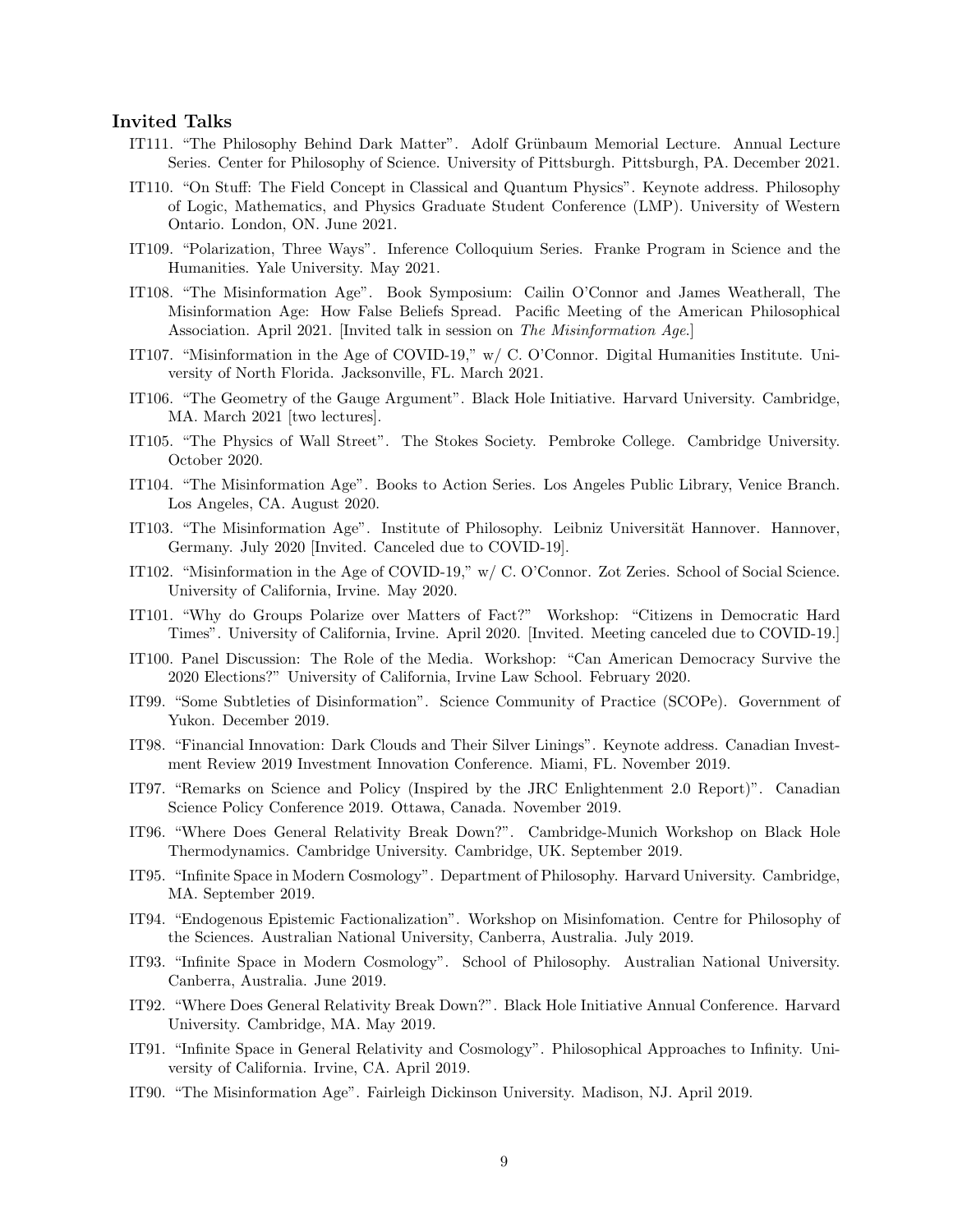- IT89. "Equivalence and Duality in Electromagnetism." Equivalent Theories in Physics. American Philosophical Association Pacific Division Meeting. Vancouver, BC. April 2019.
- IT88. "Science in the Public Sphere: Pitfalls and Possibilities." Publishing in Areas Outside of Peer Reviewed Journals. American Physical Society April Meeting. Denver, CO. April 2019.
- IT87. "Polarization and Factionalization in Science". Institute for Mathematical Behavioral Science. University of California. Irvine, CA. April 2019.
- IT86. "What Makes Econophysics Distinctive". META Lecture. Politecnico di Milano. Milan, Italy. March 2019.
- IT85. "Models in Physics." Models in Science: Conceptual Foundations and Philosophical Issues. PhD Program. Politecnico Milano. Milan, Italy. March 2019.
- IT84. "The Misinformation Age". Center for Science Writings. Stevens Institute of Technology. Hoboken, NJ. February 2018.
- IT83. "The Misinformation Age". Department of Physics & Astronomy. University of California. Irvine, CA. November 2018.
- IT82. "On Stuff". Grondslagencolloquium. Utrecht University. Utrecht, Netherlands. October 2018.
- IT81. "(Information) Paradox Regained?" Institute for Mathematics, Astrophysics, and Particle Physics. Radboud University. Nijmegen, Netherlands. October 2018.
- IT80. "Why Not Categorical Equivalence?" Categorical Equivalence in Philosophy of Science. Munich Center for Mathematical Philosophy, Munich, Germany. July 2018.
- IT79. "The Motion of Small Bodies in Spacetime". Mini-Workshop on the Problem of Motion and Geodesic Theorems in GR. California Institute of Technology, Pasadena, CA. June 2018.
- IT78. "The Motion of Small Bodies in Spacetime". Black Hole Initiative Colloquium. Harvard University, Cambridge, MA. March 2018.
- IT77. "(Information) Paradox Regained?". BHI Mini-Workshop on the Philosophy of Extreme Spacetimes. Black Hole Initiative. Harvard University, Cambridge, MA. March 2018.
- IT76. "How to Beat Science and Influence People". Institute for Mathematical Behavior Sciences. University of California, Irvine, CA. January 2018 [presented by co-author C. O'Connor].
- IT75. "The Physics of Wall Street". Engineering Physics Congress 2017. Universidad Iberoamericana, Mexico City, Mexico. November 2017.
- IT74. "The Physics of Wall Street". Perimeter Institute Public Lecture Series. Toronto, ON. October 2017.
- IT73. "Questions". High Desert Test Sites. 29 Palms, CA. October 2017.
- IT72. "(Information) Paradox Regained". Metro-Area Philosophy of Science Group. New York University. New York, NY. September 2017.
- IT71. "The Motion of Small Bodies in Spacetime". Max Planck Institute for Gravitational Physics. Potsdam, Germany. September 2017.
- IT70. "The Motion of Small Bodies in Spacetime" (keynote lecture). Thinking about Space and Time: 100 Years of Applying and Interpreting General Relativity. Bern, Switzerland. September 2017.
- IT69. "The Motion of Small Bodies in Spacetime". Gravity: Past, Present Future. Pacific Institute of Theoretical Physics. Vancouver, BC. September 2017.
- IT68. "How to Beat Science and Influence People". School of Philosophy. Australian National University. Canberra, Australia. August 2017.
- IT67. "On Stuff". Department of Physics. University of Aukland. Aukland, New Zealand. August 2017.
- IT66. "Conservation, Inertia, and Spacetime Geometry". New Directions in the Foundations of Physics. Tarquinia, Italy. May 2017.
- IT65. "On Stuff". Department of Philosophy. University of California. Davis, CA. March 2017.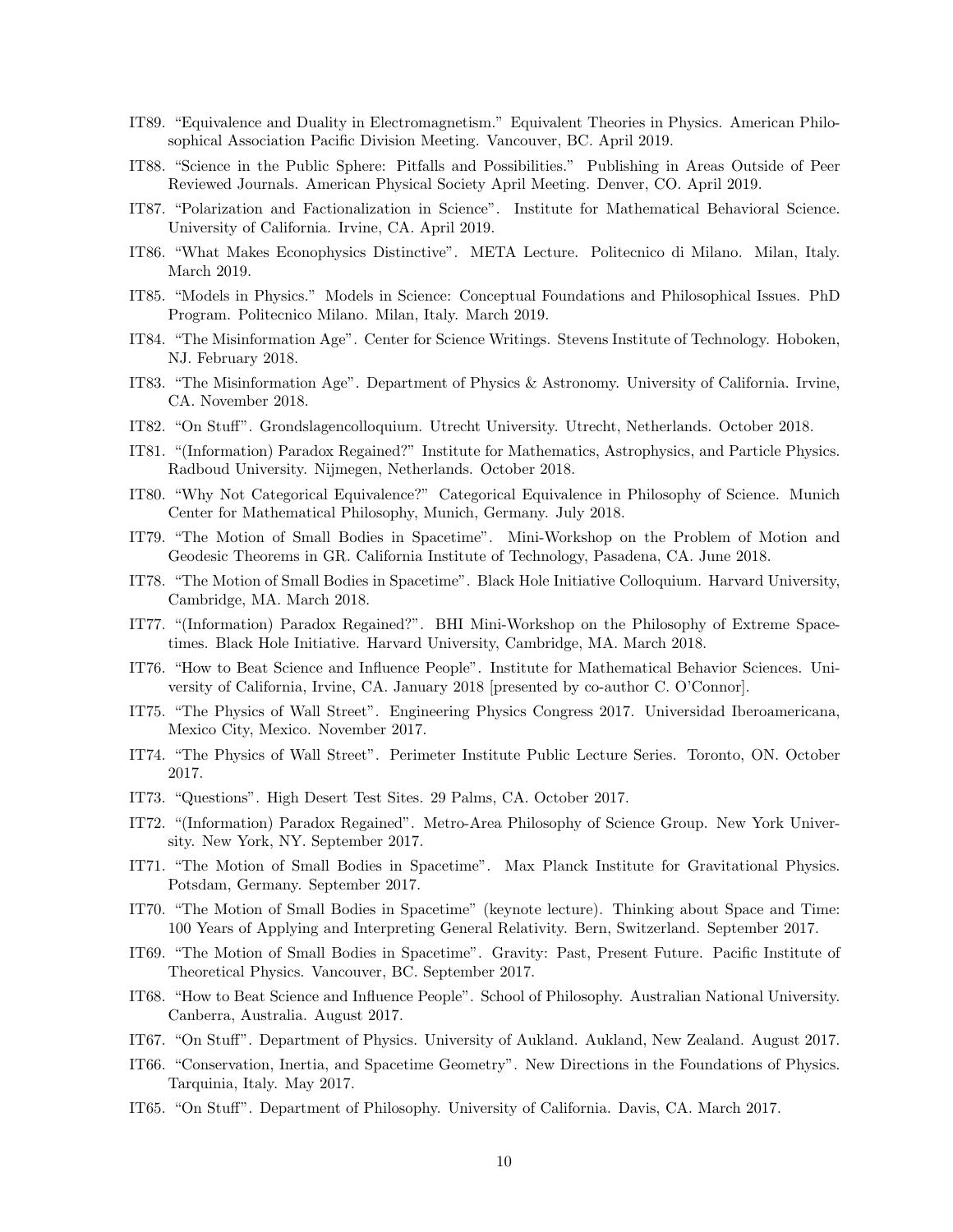- IT64. "The Physics of Wall Street". Perimeter Institute Public Lecture Series. Perimeter Institute. Waterloo, ON. February 2017.
- IT63. "On Stuff". Department of Philosophy. University of Minnesota. Minneapolis, MN. December 2016.
- IT62. "On Stuff". Philosophy of Physics Seminar. Oxford University. Oxford, UK. November 2016.
- IT61. "What Makes Econophysics Distinctive?". CamPoS (Cambridge Philosophy of Science) Seminar. Cambridge University. Cambridge, UK. November 2016.
- IT60. "The Peculiar Logic of the Black-Scholes Model". History and Philosophy of Science Reading Group. Cambridge University. Cambridge, UK. November 2016.
- IT59. "Structure and Equivalence in Physics" (two lectures). Master Class. Cambridge University. Cambridge, UK. November 2016.
- IT58. "On Stuff". Sigma Club. London School of Economics. London, UK. September 2016.
- IT57. "Theoretical Structure and Theoretical Equivalence". Workshop on Equivalence of Theories. University of Salzburg. Salzburg, Austria. September 2016.
- IT56. Space, Time, and Geometry from Newton to Einstein, feat. Maxwell [six lecture series]. MCMP Summer School on Mathematical Philosophy for Female Students. Munich Center for Mathematical Philosophy. Ludwig-Maximilians Universität. Münich, Germany. July 2016.
- IT55. "Giving Econophysics a Chance: On the Plausibility of Modeling Financial Crashes as Critical Phase Transitions," with J. Jhun and P. Palacios. Workshop on Econophysics. Munich Center for Mathematical Philosophy. Ludwig-Maximilians Universität. Münich, Germany. July 2016. (Delivered by co-authors J. Jhun and P. Palacios.)
- IT54. "This Time It's Different? Econophysics, from 1900 to Today". Workshop on Econophysics. Munich Center for Mathematical Philosophy. Ludwig-Maximilians Universität. Münich, Germany. July 2016.
- IT53. "Some Philosophical Prehistory of the Hole Argument". The Hole Shebang. Department of Philosophy, Logic, and Scientific Method. London School of Economics. London, UK. July 2016.
- IT52. "Some Philosophical Reflections on Gravitational Waves". Departments of Physics and Philosophy. Morehead State University. Morehead, KY. April 2016.
- IT51. "The Field Concept in Classical Physics". Workshop on the Field Concept in Physics. Center for Philosophy of Science. University of Pittsburgh. Pittsburgh, PA. April 2016.
- IT50. "Theoretical Structure and Theoretical Equivalence." Perimeter Institute. Waterloo, ON. March 2016.
- IT49. "On Stuff". Instituto de Filosofía y Ciencias de la Complejidad. Santiago, Chile. December 2015.
- IT48. "On Stuff". Department of Philosophy. Carnegie Mellon University. Pittsburgh, PA. November 2015.
- IT47. "On Stuff". Center for Philosophy of Science. University of Pittsburgh. Pittsburgh, PA. October 2015.
- IT46. "The Physics of Wall Street." American Association of Individual Investors, San Diego Chapter. San Diego, CA. April 2015.
- IT45. "Fiber Bundles, Yang-Mills Theory, and General Relativity." The Irvine-Munich Workshop on the Foundations of Classical and Quantum Field Theories. Munich Center for Mathematical Philosophy. Ludwig-Maximilians Universität. Münich, Germany. December 2014.
- IT44. "Theoretical Structure and Theoretical Equivalence." Department of Philosophy. University of California. La Jolla, CA. December 2014.
- IT43. "The Physics of Wall Street." Department of Physics. Texas Tech University. Lubbock, TX. November 2014.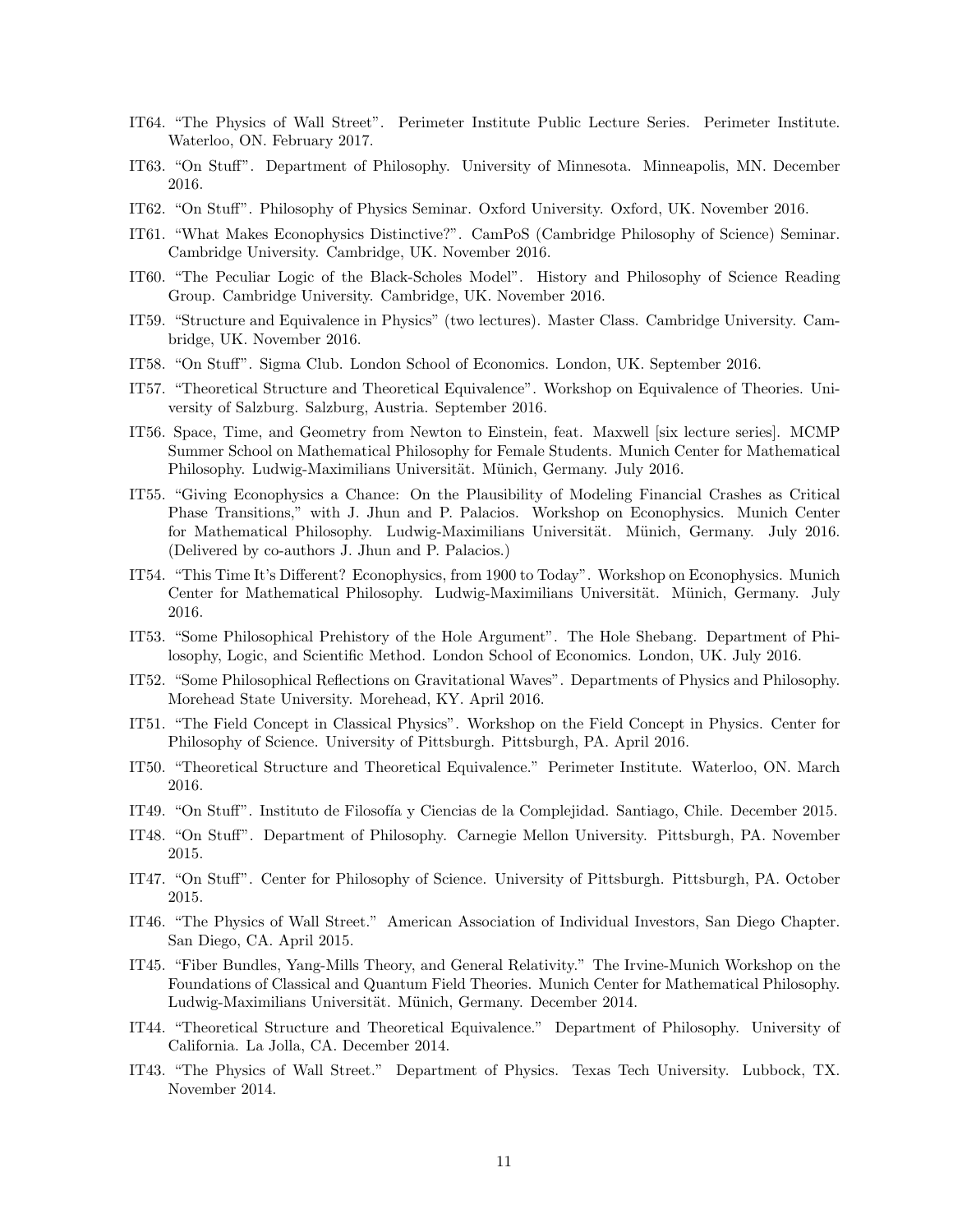- IT42. "Inertial Motion, Explanation, and the Foundations of Classical Field Theory." Department of Philosophy. Texas Tech University. Lubbock, TX. November 2014.
- IT41. "The Physics of Wall Street." 2014 LiquidNet Institutional Trading Summit (Keynote Speaker). Savannah, GA. November 2014.
- IT40. Panel Discussion on "Bridging the Philosophy / Science Divide," with C. Lee, S. Mitchell, and E. Sober. Philosophy of Science Association 2014 Biennial Meeting. Chicago, IL. November 2014.
- IT39. "The Physics of Wall Street." American Association of Individual Investors, Orange County Chapter. Costa Mesa, CA. October 2014.
- IT38. "On Particle and Field Interpretations of Quantum Field Theory." 18th Annual Seven Pines Symposium. Stillwater, MN. May 2014.
- IT37. "The Physics of Wall Street." UCI CEO Roundtable Retreat. Napa, CA. May 2014.
- IT36. Panel Discussion on The Physics of Wall Street, with D. Grand and R. Steinke. Morris Arts Center. Morristown, NJ. April 2014.
- IT35. "The Physics of Wall Street." Department of Literature, Language, Writing, and Philosophy. Fairleigh Dickinson University. Madison, NJ. April 2014.
- IT34. "Prediction in General Relativity." The Foundational Questions Institute (FQXi) 4th International Conference. Vieques, Puerto Rico. January 2014.
- IT33. "Can Newtonian gravitation explain inertial motion?" Department of Philosophy. University of Notre Dame. South Bend, IN. October 2013.
- IT32. Panel Discussion on The Physics of Wall Street, with V. Bhansali and E. Thorp. Sage Hill Science Lecture Series. Sage Hill High School. Newport Coast, CA. October 2013.
- IT31. "What is a Scientific Theory? or, How to formalize a scientific theory ...if you're inclined to do so," w/ H. Halvorson. Department of Philosophy. Carnegie Mellon University. Pittsburgh, PA. September 2013.
- IT30. "Inertial Motion, Explanation, and the Foundations of Classical Spacetime Theories." Munich Center for Mathematical Philosophy. Ludwig-Maximilians Universität. Münich, Germany. July 2013.
- IT29. "Against Dogma: On Superluminal Propagation in Classical Electromagnetism." Annual Philosophy of Physics Conference. University of Western Ontario. London, ON. May 2013.
- IT28. "The Physics of Wall Street." Department of Physics & Astronomy. California State University. Long Beach, CA. April 2013.
- IT27. "The Physics of Wall Street." University Club Spring Forum/Osher Lifelong Learning Institute. University of California. Irvine, CA. April 2013.
- IT26. "The Geometry of Conventionality." Philosophy of Physics Seminar. Department of History and Philosophy of Science. University of Pittsburgh. Pittsburgh, PA. April 2013.
- IT25. Panel Discussion on The Physics of Wall Street, with E. Friedlander, C. McKenna, J. Soll, and P. Mancall. Dornsife College of Letters, Arts, and Sciences. University of Southern California. Los Angeles, CA. March 2013.
- IT24. "The Physics of Wall Street." Center for Science Writings. Stevens Institute of Technology. Hoboken, NJ. March 2013.
- IT23. "Against Dogma: On Superluminal Propagation in Classical Electromagnetism." Joint Particle Seminar. Department of Physics & Astronomy. University of California. Irvine, CA. March 2013.
- IT22. "The Physics of Wall Street." Department of Physics & Astronomy. University of California. Irvine, CA. March 2013.
- IT21. "Phisics, Phynance, and Filosophy." Worth Leading Wealth Advisors Summit. Los Angeles, CA. March 2013.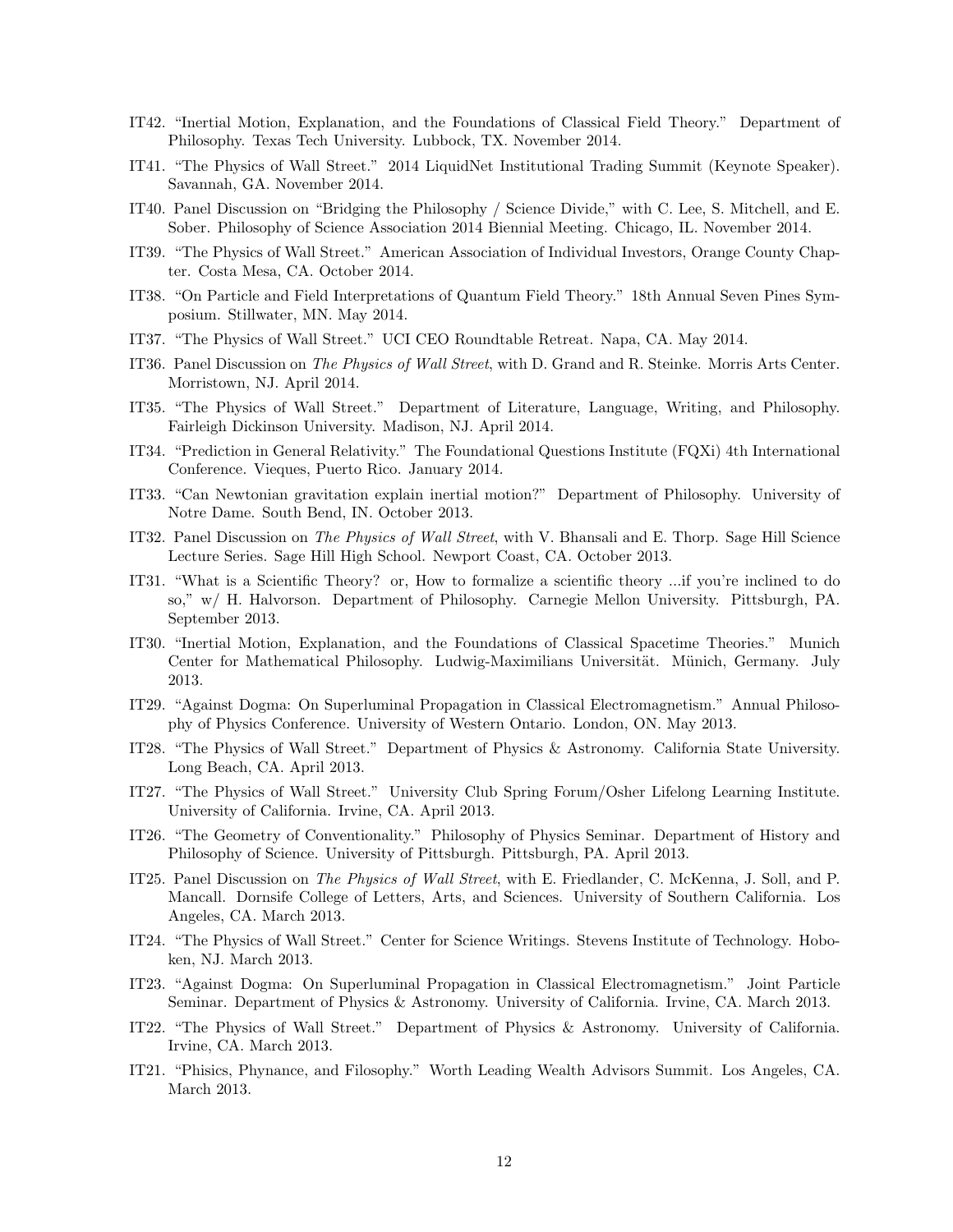- IT20. "The Physics of Wall Street." Anderson School of Management. University of California. Los Angeles, CA. February 2013.
- IT19. "The Physics of Wall Street." Seattle Town Hall Science Series. Seattle, WA. January 2013.
- IT18. "Can Newtonian gravitation explain inertial motion?" School of Philosophy. University of Southern California. Los Angeles, CA. October 2012.
- IT17. "The Geometry of Conventionality." Institute for Philosophy. Hungarian Academy of Science. Budapest, Hungary. September 2012. (Delivered by co-author J. Manchak).
- IT16. " Inertial Motion, Explanation, and the Foundations of Classical Spacetime Theories." New Directions in the Foundations of Physics 2012. Washington, DC. May 2012.
- IT15. "The scope and generality of Bell-type theorems." Logic and Philosophy of Science Research Group. University of Maryland. College Park, MD. May 2012.
- IT14. "Are Newtonian gravitation and geometrized Newtonian gravitation theoretically equivalent?" Emmy Noether Junior Research Group Workshop. University of Konstanz. Konstanz, Germany. March 2012.
- IT13. "Can Newtonian gravitation explain inertial motion?" Department of Philosophy. Yale University. New Haven, CT. February 2012.
- IT12. "Can Newtonian gravitation explain inertial motion?" Department of Logic and Philosophy of Science. University of California. Irvine, CA. February 2012.
- IT11. "Can Newtonian gravitation explain inertial motion?" Department of Philosophy. University of California. Berkeley, CA. February 2012.
- IT10. "Can Newtonian gravitation explain inertial motion?" Department of Philosophy. University of Western Ontario. London, ON. February 2012.
- IT9. "Can Newtonian gravitation explain inertial motion?" Department of Philosophy. New York University. New York, NY. January 2012.
- IT8. "Can Newtonian gravitation explain inertial motion?" Department of Philosophy. Brown University. Providence, RI. January 2012.
- IT7. "Can Newtonian gravitation explain inertial motion?" Department of Philosophy. Barnard College. New York, NY. January 2012.
- IT6. "Can Newtonian gravitation explain inertial motion?" Department of Philosophy. University of Texas. Austin, TX. January 2012.
- IT5. "Can Newtonian gravitation explain inertial motion?" Department of Philosophy. University of Chicago. Chicago, IL. January 2012.
- IT4. "Are Newtonian gravitation and geometrized Newtonian gravitation theoretically equivalent?" Southern California Philosophy of Physics Group. University of California. Irvine, CA. December 2011.
- IT3. "On the status of the geodesic principle in Newtonian and relativistic physics." Center for Philosophy of Science. University of Pittsburgh. Pittsburgh, PA. October 2011.
- IT2. "The scope and generality of Bell-type theorems." Southern California Philosophy of Physics Group. University of California. Irvine, CA. May 2011.
- IT1. "On the status of the geodesic principle in Newtonian and relativistic physics." Towards a theory of spacetime theories. Bergische Universität Wuppertal. Wuppertal, Germany. July 2010.
- IT0. "On (Some) Explanations in Physics." Southern California Philosophy of Physics Group. University of California. Irvine, CA. May 2010.
- IT-1. "On the status of the geodesic principle in Newtonian and relativistic physics." LARSIM colloquium series. CEA-Saclay. Paris, France. February 2010.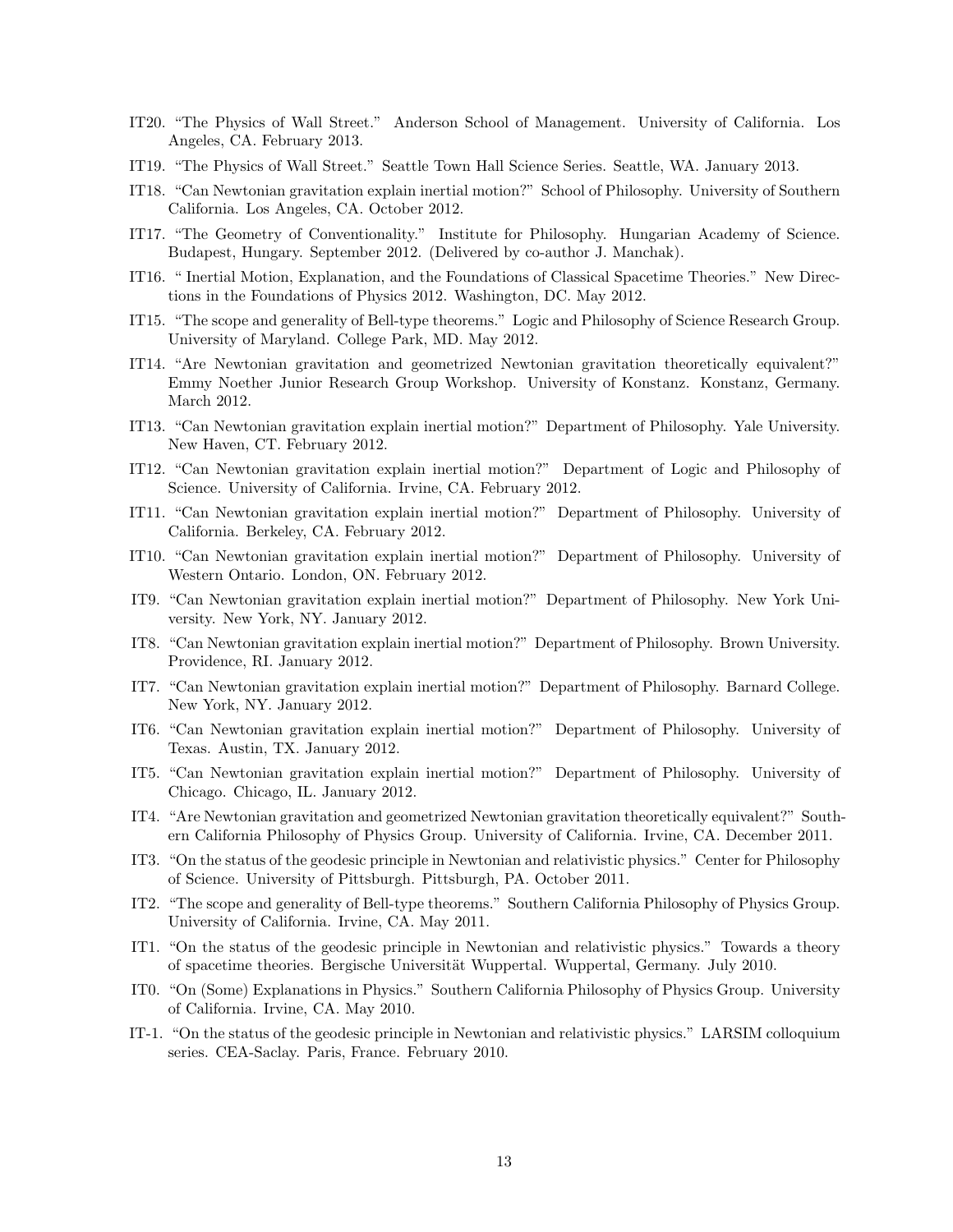## Other Talks and Poster Presentations

- OT25. "Mathematics, Metaphysics, and the Hole Argument: Then and Now," with C. Bradley. Philosophy of Science Association 2020 Biennial Meeting. Symposium: "Non-Metaphysical Resolutions of the Hole Dilemma." Baltimore, MD. November 2021. (Symposium talk; delivered by co-author.)
- OT24. "Where Does General Relativity Break Down?" Foundations of Physics 2020. Paris, France. October 2021. (Contributed talk.)
- OT23. "Between a Stone and a Hausdorff Space," with J. Wu. Foundations of Physics 2020. Paris, France. October 2021. (Contributed talk; delivered by co-author.)
- OT22. "Chat with Change Agents: Cailin O'Connor & James Weatherall" Annual Conference of the Society for Values in Higher Education. University of Indiana, Kokomo. July 2021. (Invited panel.)
- OT21. "Where Does General Relativity Break Down?" Logic, Relativity and Beyond 2021. Simontornya, Hungary. July 2021. (Contributed talk; delivered online.)
- OT20. Comment on "Are Scientific Models Fictions? Model-Based Science as Epistemic Warfare", by Lorenzo Magnani. Inference Colloquium Series. Franke Program in Science and the Humanities. Yale University. April 2021. (Invited commentary.)
- OT19. "The Geometry of the Gauge Argument," with B. Feintzeig. Eighth Quadrennial International Fellows Conference. Center for Philosophy of Science, University of Pittsburgh. Shanghai, China. May 2020. (Contributed talk accepted; canceled due to COVID-19.).
- OT18. "Equivalence and Duality in Electromagnetism." Philosophy of Science Association 2018 Biennial Meeting. Symposium: "Equivalence, Duality, and the Interpretation of Physical Theories" Seattle, WA. November 2018.
- OT17. "Making Science Propaganda-Proof," with C. O'Connor. Philosophy of Science Association 2018 Biennial Meeting. Symposium: "Funding, Publication, and the Credit Economy in Science." Seattle, WA. November 2018 [presented by co-author C. O'Connor].
- OT16. "The Peculiar Logic of the Black-Scholes Formula." Philosophy of Science Association 2016 Biennial Meeting. Symposium: "How are economic models used (and how should they be)?" Atlanta, GA. November 2016.
- OT15. "Gravitational Energy and a Weyl-like Tensor in Geometrized Newtonian Gravitation." Foundations of Physics 2016: The 18th UK and European Meeting. London School of Economics. London, UK. July 2016. (Contributed talk.)
- OT14. "New Work on Equations of Motion." Eighth Quadrennial International Fellows Conference. Center for Philosophy of Science, University of Pittsburgh. Lund, Sweden. July 2016. (Contributed talk.)
- OT13. "Giving Econophysics a Chance: On the Plausibility of Modeling Financial Crashes as Critical Phase Transitions," with J. Jhun and P. Palacios. Workshop on Infinite Idealizations in Science. Munich Center for Mathematical Philosophy. Ludwig-Maximilians Universität. Münich, Germany. June 2016. (Contributed talk; delivered by co-author P. Palacios.)
- OT12. "Some Philosophical Prehistory of the Hole Argument." Fourth International Conference on the Nature and Ontology of Spacetime. Minkowski Institute for Foundational Studies. Varna, Bulgaria. May 2016. (Contributed talk.)
- OT11. "Understanding Gauge." Second International Conference on Logic, Relativity and Beyond. Alfréd R´enyi Institute of Mathematics, Hungarian Academy of Sciences. Budapest, Hungary. August 2015. (Contributed talk.)
- OT10. "On Einstein Algebras and General Relativity." Second International Conference on Logic, Relativity and Beyond. Alfréd Rényi Institute of Mathematics, Hungarian Academy of Sciences. Budapest, Hungary. August 2015. (Contributed talk, delivered by co-author S. Rosenstock.)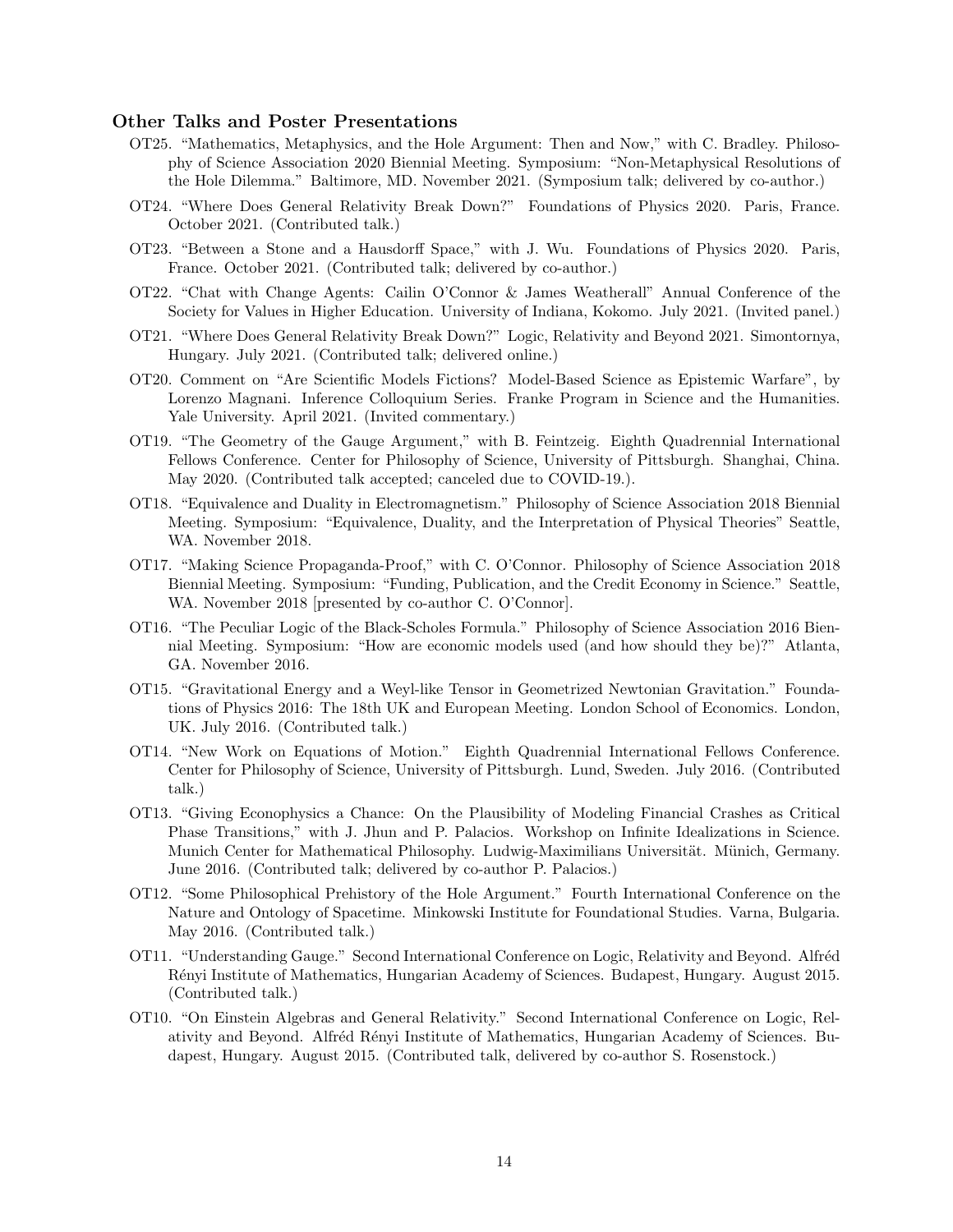- OT9. "Understanding Gauge." Philosophy of Science Association 2014 Biennial Meeting. Symposium: "Formal Methods in Philosophy of Science." Chicago, IL. November 2014. (Symposium contribution.)
- OT8. "Science and Fake Science in Fiction." Association of Writers and Writing Programs 2014 Annual Meeting. Seattle, WA. February 2014. (Part of a panel discussion with R. Steinke, H. L. Hix, and D. Grand.)
- OT7. "The Geometry of Conventionality." Foundations of Physics 2013: The 17th UK and European Meeting. Ludwig-Maximilians Universität. Münich, Germany. July 2013. (Contributed talk jointly delivered with co-author J. Manchak.)
- OT6. "What is a singularity in geometrized Newtonian gravitation?" Philosophy of Science Association 2012 Biennial Meeting. Symposium: "New Horizons for Singularities in Classical Spacetime Theories." San Diego, CA. November 2012. (Symposium contribution.)
- OT5. "On the status of the geodesic principle in Newtonian and relativistic physics." Logic, Mathematics, and Physics Graduate Conference. University of Western Ontario. London, ON. May 2011. (Contributed talk.)
- OT4. "Collective belief in the string theory community." Objectivity in Science. University of British Columbia. Vancouver, BC. June 2010 (Contributed talk.)
- OT3. "Quantum control of dispersion in EIT via interacting dressed ground states." 21st International Conference on Atomic Physics. University of Connecticut. Storrs, CT. July 2008. (Poster presentation.)
- OT2. "Quantum control of EIT dispersion via atomic tunneling in a double-well Bose-Einstein condensate." American Physical Society March Meeting. New Orleans, LA. March 2008. (Contributed talk.)
- OT1. "Ultra-Slow Light and Coherent Control using EIT in a Double-Well Atomic Condensate." Particles, Atoms, and Qubits 2007. The Royal Society of London and Imperial College. London, UK. September 2007. (Poster presentation.)

## Selected Television, Radio, and Print Media Appearances

Gupta, Sujata. "Moral judgments about an activity's COVID-19 risk can lead people astray". Science News. 16 June 2021. (Media coverage of preprint "Moral Judgments Impact Perceived Risks from COVID-19 Exposure".)

Hunt, Christian. "Dr Cailin O'Connor on Risk Perception." Human Risk Podcast. 27 May 2021. (Interview w/ co-author about preprint "Moral Judgments Impact Perceived Risks from COVID-19 Exposure" and The Misinformation Age.)

Brown, Elizabeth. "Our Moral Judgements Affect our Perception of COVID-19 Risk". Reason. 10 May 2021. (Media coverage of preprint "Moral Judgments Impact Perceived Risks from COVID-19 Exposure".)

Jong-Fast, Moll. "The War Against Truth and the Social Dynamics of Alternative Facts." The New Abnormal (Daily Beast podcast). 25 November 2020. (Interview with co-author.)

Galison, Peter. Black Holes - The Edge of All We Know. Spring 2020. (Feature length documentary, including segments from a 1 hour interview.)

Garfinkle, Renee. "The Misinformation Age." The New Books Network Podcast. 20 May 2020. (Interview with co-author.)

Joyce, Michael. "A Misinformation Pandemic". Health in all Matters Podcast. 8 May 2020. (Interview with co-author.)

Riley, Geoffrey. "Looking For Firm Ground In A World Of Misinformation." The Jefferson Exchange Radio Show. 22 January 2020. (40 min. interview with co-author.)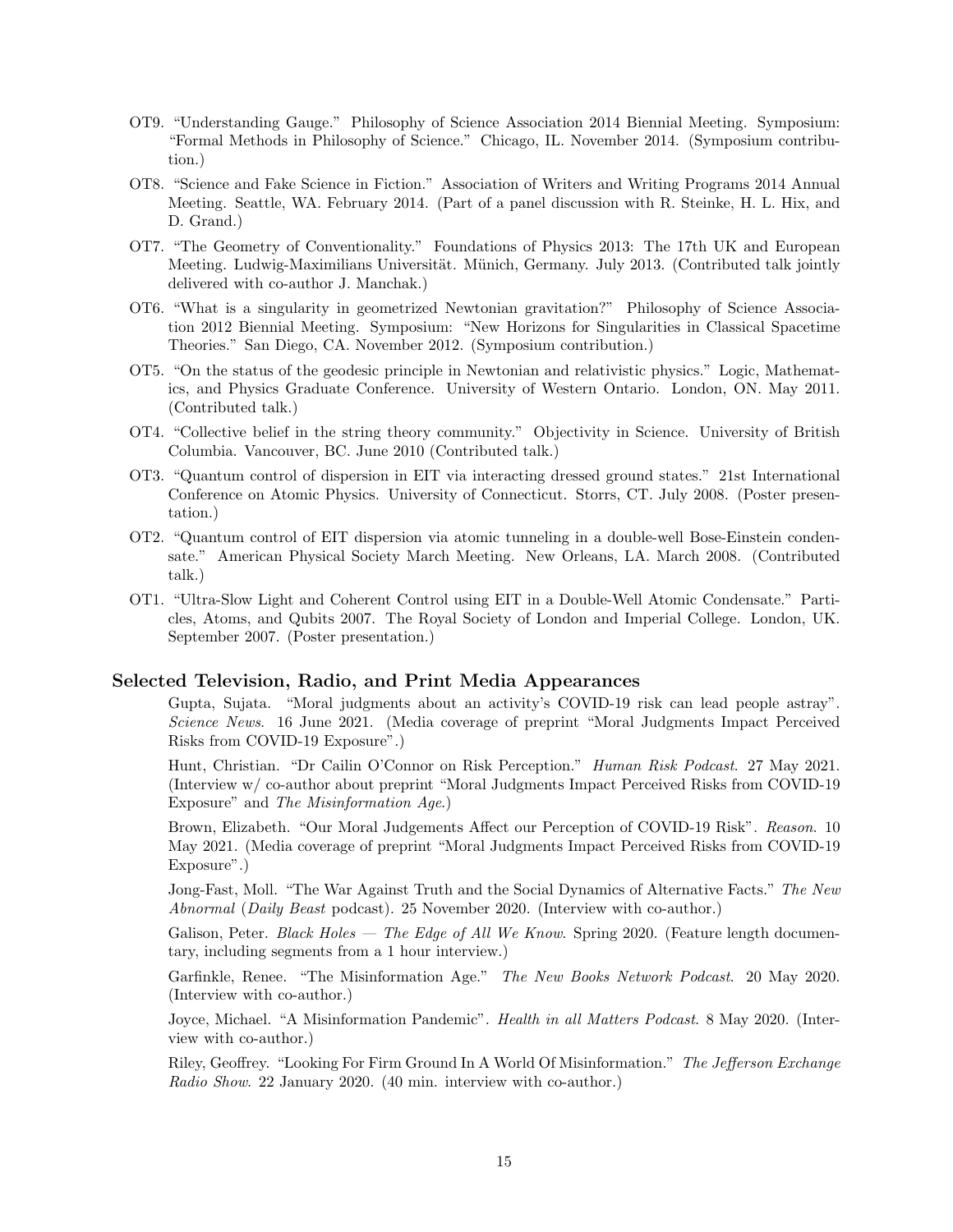Minton, Julia and Froelich, Bob. "Cailin O'Connor." Thinking Clearly. 5 December 2019. (1 hour interview with co-author about The Misinformation Age.)

Callen, Bryan and Maats, Hunter. "Cailin O'Connor." Mixed Mental Arts Podcast. 14 November 2019. (80 min. interview with co-author about The Misinformation  $Aqe$ .)

Pakman, David. "Cailin O'Connor Interview." The David Pakman Show. 25 September 2019. (15 min. video interview with co-author about The Misinformation Age.)

Nietzel, Michael. "A College Reading List for a Post-Truth Era." Forbes Magazine. August 26 2019. (Reading list with commentary on The Misinformation Age.)

Martin, Chris. "How False Beliefs Spread." *Heterodoxy Podcast.* 1 August 2019. (1 hour podcast interview with co-author.)

Vedantam, Shankar. "Facts Aren't Enough: The Psychology of False Beliefs." The Hidden Brain. 22 July 2019. (Follow up radio interview with co-author.) Excerpted on NPR's Morning Edition on 22 July 2019.

Lauder, Simon and Brown, Rachael. "The Misinformation Age." South East NSW Breakfast. ABC (Australian Public Radio). 19 June 2019. (20 minute radio interview.)

Pesca, Mike. "Why Do Fools Fall in Love?" The Gist (Slate magazine podcast). 22 April 2019. (One hour podcast interview.)

Heffner, Alexander. "The Misinformation Age." The Open Mind. Channel 13 (New York PBS affiliate). 22 April 2019. (30 minute syndicated television interview.)

Weinstein, Jack. "How Does Misinformation Spread?" Why? Radio Show. KCND (North Dakota NPR affiliate). 15 April 2019. (90 minute public radio interview.)

Lynch, Mark. "The Misinformation Age." Inquiry WICN (Connecticut NPR affiliate). 4 April 2019. (30 minute radio/podcast interview with co-author.)

Nesterak, Evan. "When the Nerves of Knowledge Send False Signals." The Behavioral Scientist. 2 April 2019. (Print interview.)

Kaspar, Mike. "The Misinformation Age." Get the Funk Out. KUCI. 11 March 2019. (30 minute interview with co-author.)

McEnroe, Colin. "The Truth About Lies." The Colin McEnroe Show. WNPR (Connecticut NPR affiliate). 7 March 2019. (30 min radio interview.)

Smith, Marchus. "Snakes, Pando in Trouble, Spreading Misinformation, Exploring a New Island." Constant Wonder. BYU Radio. 21 February 2019. (90 minute radio / podcast interview with co-author).

Silber, Kenneth. "Fake People and Real Scandals." Splice Today. 14 February 14 2019. (Print article with extensive discussion of The Misinformation Age.)

Berger, Kevin and Gallagher, Brian. "Why Misinformation is About Who You Trust, Not What Your Think." Nautlius Magazine. 14 February 2019. (Print interview.)

"Tips for Reading List: Why People Spread Fake News." The Indian Express. 23 January 2019. (News article about The Misinformation Age.)

Vedantam, Shankar. "How Science Spreads: Smallpox, Stomach Ulcers, and The Vegetable Lamb of Tartary." Hidden Brain. 21 January 2019. (1 hour radio / podcast interview with co-author.) Excerpted on NPR's Morning Edition on 22 January 2019.

Boyd, Krys. "When We Talk Ourselves Out of the Truth." THINK. KERA (Dallas / Fort Worth NPR affiliate). 14 January 2019. (1 hour radio interview / podcast).

Jacobs, Tom. "Fake News Spreads Because We Yearn to Conform." *Pacific Standard*. 4 January 2019. (Print interview with co-author Cailin O'Connor.)

Brown, Andrew. "The Guardian view on misinformation: a moral problem." The Guardian. 26 October 2018. (Editorial about my work.)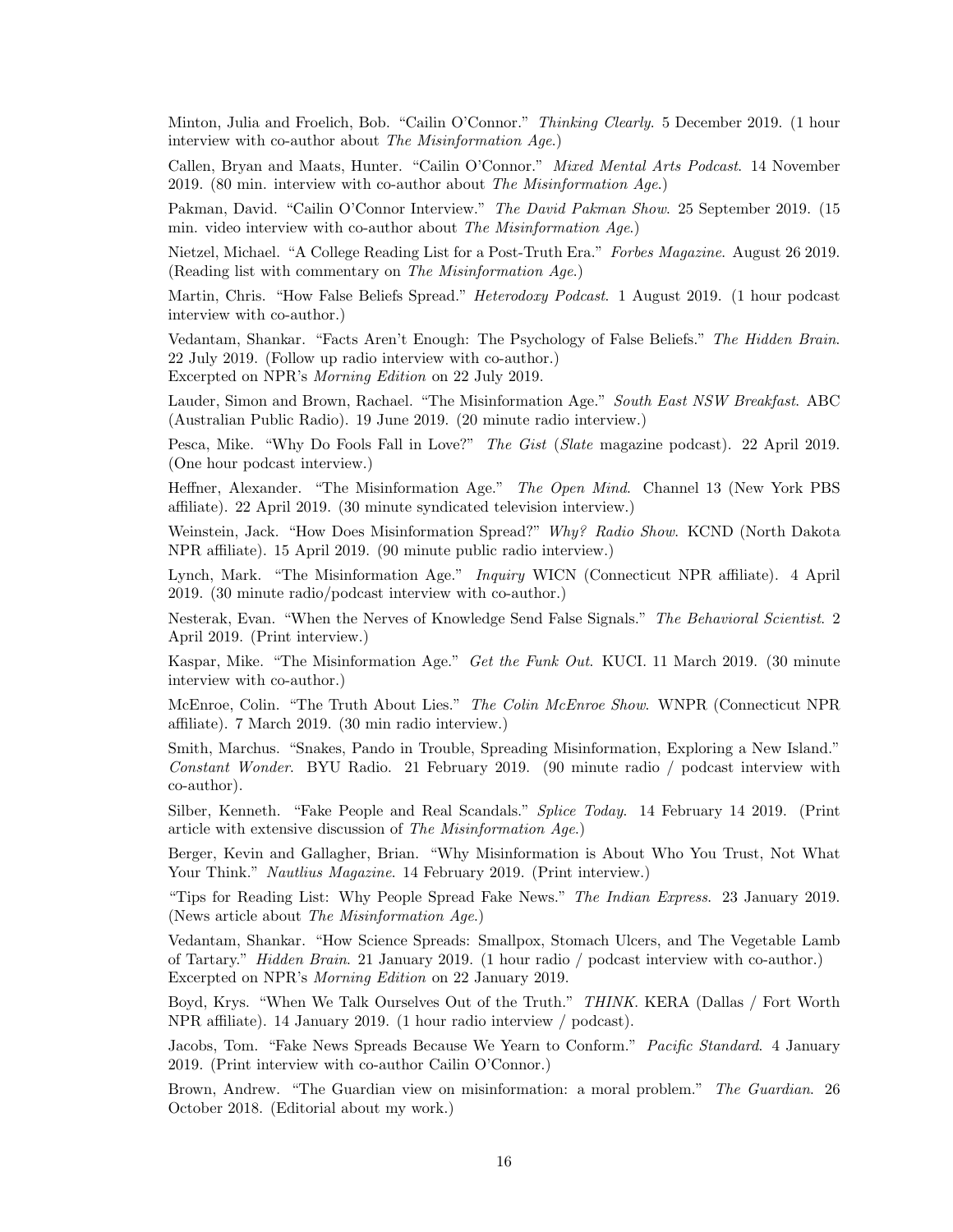Galison, Peter. Black Hole Information Loss. Spring 2018. (1 hour interview cut down for segment of 10 minute film.)

Hartnett, Kevin. "How Einstein Lost His Bearings, and With Them, General Relativity." Quanta Magazine Abstractions Blog. 14 March 2018. (Interview for article.)

Palacios, Edmundo. "The Physics of Wall Street." Random. Ibero 90.9 (Mexico City radio). 8 November 2017. (30 min. radio interview / podcast.)

"Financial Engineering." Science Histories. TopSpin Creative Corp. / NHK (Japanese public television). October 2017. (4 hour television interview, cut for 1 hour program.)

Moncrieff, Sean. "Void: The Strange Physics of Nothing." The Moncrieff Show. Newstalk 206- 108FM (Irish Talk Radio). 22 March 2017. (10 min. radio interview.)

Engster, Jim. "Void: The Strange Physics of Nothing." The Jim Engster Show. Louisiana Radio Network. 27 January 2017. (25 min. radio interview.)

Sanford, Kiki. "Void: The Strange Physics of Nothing." This Week in Science. KDVS (UC Davis radio station). 25 January 2017. (30 min. radio interview / syndicated podcast.)

Sumner, Tom. "Void: The Strange Physics of Nothing." The Tom Sumner Program. WFOV (Flint, MI public access radio). 24 January 2017. (30 min. radio interview.)

Maine, Bill and Joel Williams. "Void: The Strange Physics of Nothing." Morning News with Bill and Joel. WDUN (Atlanta news/talk radio). 20 January 2017. (8 min. radio interview.)

Joe. "Void: The Strange Physics of Nothing." The Joe Show. KBAI (Seattle talk radio). 18 January 2017. (30 min. radio interview.)

Lawrence, Warren. "Void: The Strange Physics of Nothing." Warren in the Morning. WKNY (Hudson Valley talk radio). 18 January 2017. (15 min. radio interview.)

Malone, Jimmy and Chip, Kullik. "Void: The Strange Physics of Nothing." The Majic Morning Show. WMJI (Cleveland radio station). 18 January 2017. (10 min. radio interview.)

Free, Louie B. "Void: The Strange Physics of Nothing." *Brainfood from the Heartland*. 18 January 2017. (40 min. syndicated radio interview.)

Apple, Sam. "John Arnold Made a Fortune at Enron. Now He's Declared War on Bad Science." Wired. February 2017. (Interviewed for article.)

Martinez, A. "Void: The Strange Physics Nothing." Take Two. KPCC (Southern California NPR affiliate). 22 December 2016. (7 min. radio interview.)

McEnroe, Colin. "A Show about Nothing (Really)." The Colin McEnroe Show. WNPR (Connecticut NPR affiliate). 6 December 2016. (1 hour radio show, multiple guests.)

Lynch, Mark. "Void: The Strange Physics of Nothing." *Inquiry.* WICN (Massachusetts NPR) affiliate). 1 December 2016. (30 min. radio/podcast interview.)

Hope, Bradley. "How computers trawl a sea of data for stock picks." The Wall Street Journal. 1 April 2015. (Interviewed for article.)

Jamison, Leslie. "Giving up the Ghost." *Harper's Magazine*. March 2015. (Interviewed for article.)

Murray, Chris. "The Physics of Wall Street." Your Financial Editor. WFMD (Baltimore/DC Talk Radio). 31 May 2014. (20 min. syndicated radio interview.)

Smith, Bill and Chad Slagle. "The Physics of Wall Street." Ask the Financial Expert. 7 February 2014. (15 min. syndicated radio interview.)

D'Arruda, Peter. "The Physics of Wall Street." Financial Safari. 21 December 2013. (10 min. syndicated radio interview.)

Slagle, Chad. "The Physics of Wall Street." The Chad Slagle Show. KMOV Channel 4 (St. Louis CBS affiliate). 22 September 2013. (8 min. television interview.)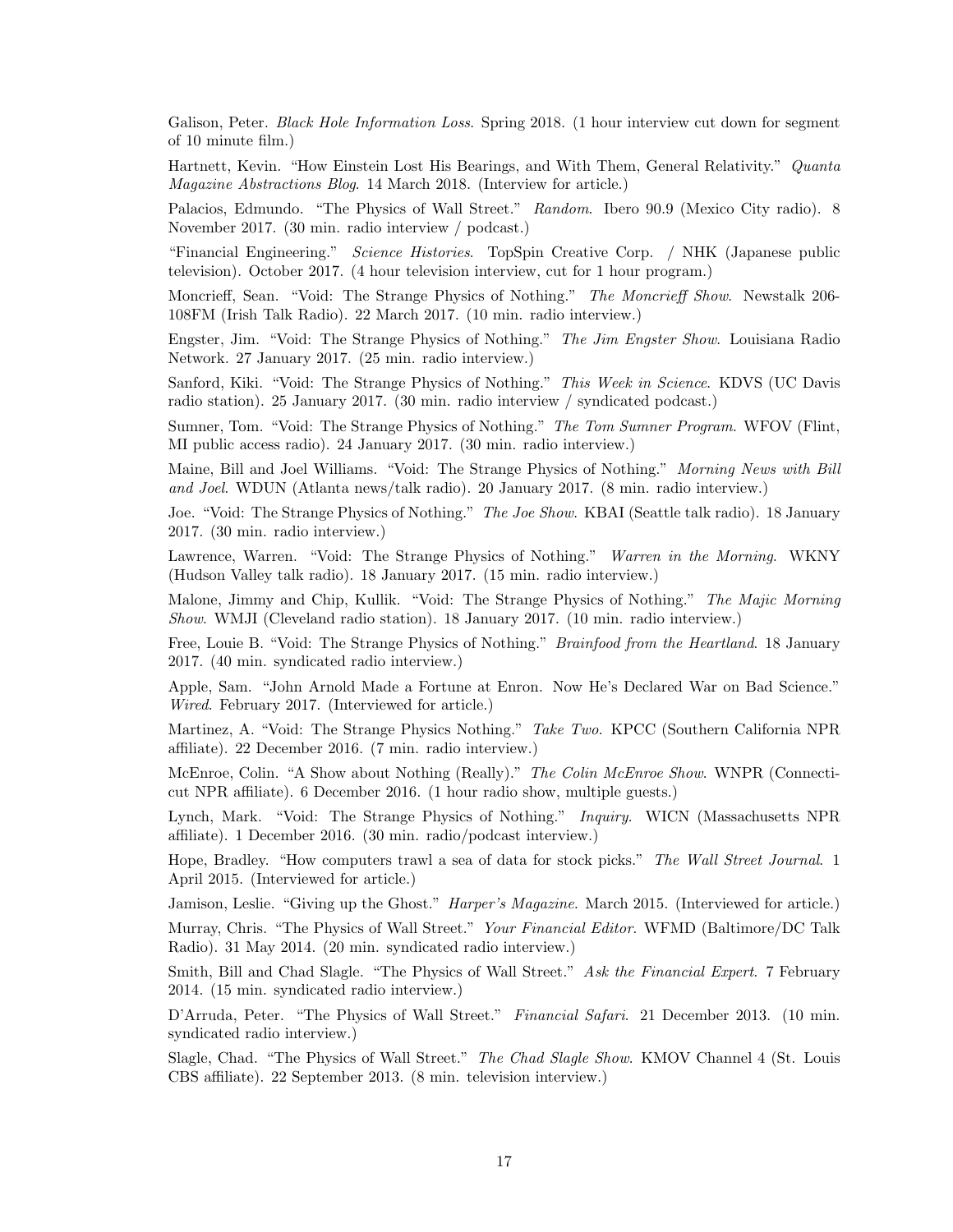Russell, Rob and Curv Mill IV. "The Physics of Wall Street." Retirement Rescue Radio. WHIO (Ohio Talk Radio). 10 August 2013. (1 hour radio interview.)

Manzoor, Sarfraz. "Quants: The Maths Geniuses Running Wall Street." The Telegraph. 23 July 2013. (Syndicated article highlighting The Physics of Wall Street; appeared in the Huffington Post, Business Insider, and elsewhere.)

Goldstein, Doug. "The Physics of Wall Street." *Goldstein on Gelt*. Israel National Radio. 2 June 2013. (10 min. interview.)

Tignanelli, Drew and Tim Maurer. "The Physics of Wall Street." Money, Riches, & Wealth. WCBM (Baltimore Talk Radio). 22 May 2013. (1 hour radio interview.)

Horgan, John. "Author of The Physics of Wall Street Ponders Strings, Black Swans and a Final Theory of Finance." Crosscheck. ScientificAmerican.com. 1 May 2013. (Interview.)

Swedroe, Larry. "What a physicist can teach us about investing." Moneywatch. CBSNews.com. 18 April 2013. (Commentary on The Physics of Wall Street.)

Ryan, Katheryn. "Featured Guest – James Owen Weatherall." Nine to Noon. Radio National New Zealand (New Zealand public radio). 11 April 2013. (33 min. radio interview.)

Maynard. "The Physics of Wall Street." ABC Newcastle NSW (Australian Public Radio). 10 April 2013. (15 min. radio interview.)

Harford, Tim. "Rich Pickings for Scientists." Financial Times Magazine. 5 April 2013. (Column on The Physics of Wall Street.)

Lloyd, Peter. "Could scientists help us avoid another economic crisis?" PM. ABC (Australian Public Radio). 3 April 2013. (4 min. radio interview.)

McEnroe, Colin. "Big Data Is Taking Over, Here's Why Intuition Still Matters." The Colin McEnroe Show. WNPR (Connecticut NPR affiliate). 20 February 2013. (20 min. radio interview.)

Lynch, Russell. "The physics of finance... or in defense of geeks." The London Evening Standard. 14 February 2013. (Newspaper column.)

Jardine, Lisa. "Mathematical modeling with Lisa Jardine." Start the Week. BBC Radio 4. 11 February 2013. (45 min. radio panel discussion.)

Frenkel, Edward. "Don't Let Economists and Politicians Hack Your Math." Slate (http://www.slate.com). 8 February 2013. (Commentary on reception of The Physics of Wall Street.)

Jaffe, Chuck. "Big Interview with Jim Weatherall." Moneylife. Dow Jones MarketWatch. 4 February 2013. (12 min. syndicated radio/podcast interview.)

Miller, Kara. "The Physics of Wall Street." Innovation Hub. WGBH (Boston NPR affiliate). 17 January 2013. (20 min. radio interview.)

Reynolds, Ross. "The Physics of Wall Street." The Conversation. KUOW (Seattle NPR affiliate). 14 January 2013. (20 min. radio interview.)

O'Donnell, John. "The Physics of Wall Street." Weekend Edition with John O'Donnell. Power Trading Radio. 11 January 2013. (30 min. filmed interview.)

Seaman, David. "The Physics of Wall Street." The David Seaman Hour. iTunes Podcasts. 11 January 2013. (Podcast interview.)

Albrecht, Chris. "The Physics of Wall Street." GigaOm Podcast. GigaOm.com (San Francisco-based technology news site). Recorded 9 January 2013. (Podcast interview.)

Lopate, Leonard. "The Physics of Wall Street." The Leonard Lopate Show. WNYC (New York NPR affiliate). 4 January 2013. (40 min. radio interview.)

Young, Jay. "The Physics of Wall Street." Daybreak USA. IRN (syndicated radio network). 2 January 2013. (7 min. radio interview.)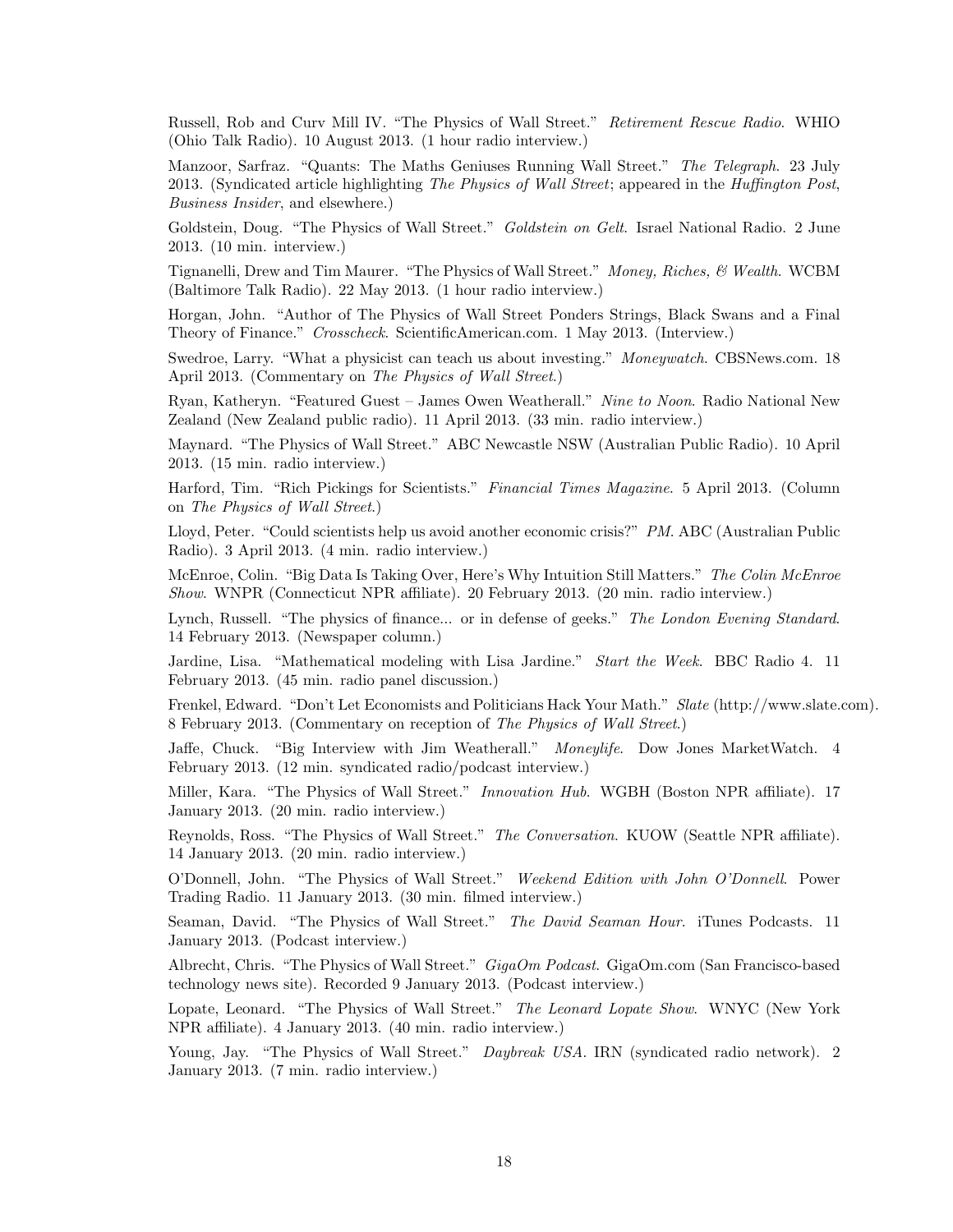Lewis, Al. "The Physics of Wall Street." Dow Jones Newswires. 14 December 2012. (Syndicated article; appeared in The Denver Post, Wall Street Journal's Marketwatch, Fox Business, and elsewhere.)

# Courses Taught

#### At the University of California, Irvine

SS H1E: The Good Life (lower division honors course). Spring 2015; Spring 2016; Spring 2017; Spring 2018; Spring 2019; Spring 2020; Spring 2021; Spring 2022 [scheduled; with C. O'Connor].

LPS/Phil 241 (2 quarters): Foundations of Classical Field Theory (graduate lecture course). Fall & Winter 2013–2014; Winter & Spring 2017; Winter & Spring 2021.

LPS H125: What is Time? Perspectives from Physics, Philosophy, Fiction, and Film (upper division honors seminar). Winter 2015; Winter 2016; Winter 2018; Winter 2019; Winter 2021.

LPS 241: The Aims and Structure of Cosmological Theory (graduate seminar). Fall 2020 [with C. Smeenk / co-habited with a graduate seminar at UWO].

LPS 241: Singularities (graduate seminar). Winter 2019 [with J. Manchak].

LPS 241: His Dark Materials (graduate seminar). Spring 2018.

LPS/Phil 241: The Philosophy of Howard Stein (graduate seminar). Winter 2016.

LPS/Phil 241 (2 quarters): Foundations of Quantum Field Theory (graduate lecture course). Winter & Spring 2015.

LPS/Phil 40: Scientific Inquiry (lower division course). Spring 2013; Fall 2013.

Freshman Seminar: The Physics of Wall Street. Spring 2013.

LPS/Phil 106/206 and Math 189: Category Theory (upper division/graduate lecture course). Spring 2013.

LPS/Phil 241: Gauge Theories (graduate seminar). Fall 2012.

SS H1G: Naturalized Epistemology (lower division honors course). Fall 2012 [with J. Barrett].

LPS 31: Inductive Logic (lower division course). Spring 2011.

#### At Other Institutions

Phil 362 [Stanford]: The Aims and Structure of Cosmological Theory (graduate seminar). Winter 2022.

### Professional and Community Service

## Editorial Work

Editorial board member, Philosophy of Physics, August 2021–Present.

Editorial board member, Oxford Studies in Philosophy of Science, Oxford University Press, May 2021–Present.

Editorial board member, Studies in History and Philosophy of Science, September 2020–Present.

Associate editor, Foundations of Physics, January 2020–Present.

Editor, Cambridge Elements in Philosophy of Physics, Cambridge University Press, March 2019– Present.

Associate editor, Philosophy of Science, April 2015–Present.

Managing editor, Philosophy of Science, July 2011–December 2012.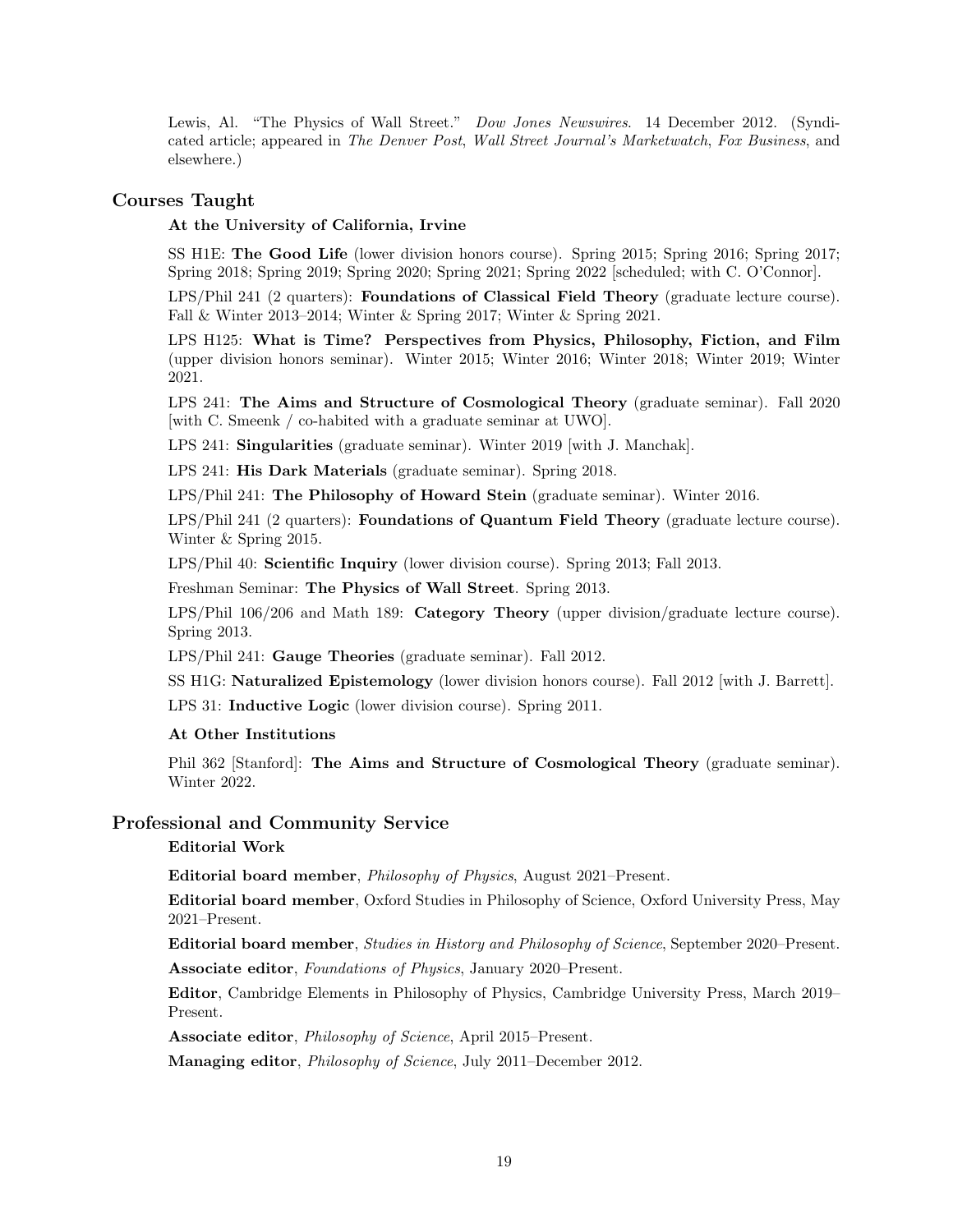#### Government Consulting and Advisory Work

Steering Committee, Enlightenment 2.0 Flagship Report "Understanding our Political Nature", Joint Research Centre, European Commission, 2018–2019.

#### Conference and Workshop Organizing

Local Organizing Committee, "HOPOS 2022," University of California, Irvine, June 2022 [scheduled].

Workshop co-organizer (faculty supervisor, with K. Kadowaki, D. Freeborn, and H. Meskhidze), "Philosophical Aspects of Simulations in Cosmology," University of California, Irvine, August 2021.

Program Committee member, "20th UK and European Conference on Foundations of Physics," Paris, France, July 2020 [Postponed due to COVID].

Conference co-organizer (with E. Curiel, P. Palacios, C. Werndl, and G. Valente), "Second Irvine-Munich-PoliMi-Salzburg Conference in Philosophy and Foundations of Physics," University of Salzburg, September 2019.

Workshop co-organizer (with E. Curiel, P. Palacios, C. Werndl, and G. Valente), "Symmetry and Equivalence," University of Salzburg, September 2019.

Workshop co-organizer (with C. Smeenk), "The Philosophy of Dark Energy," University of California, Irvine, Winter 2019.

Conference co-organizer (with E. Curiel, P. Palacios, C. Werndl, and G. Valente), "First Irvine-Munich-PoliMi-Salzburg Conference in Philosophy and Foundations of Physics," University of Salzburg, September 2018.

Workshop co-organizer (with E. Curiel, P. Palacios, C. Werndl, and G. Valente), "Time in Physics," University of Salzburg, September 2018.

Co-organizer (with C. Smeenk), "Summer Institute: Philosophy of Cosmology," Ontario, Canada, June 2018.

Scientific Board, "Thinking about Space and Time: 100 Years of Applying and Interpreting General Relativity," University of Bern, September 2017.

Workshop co-organizer (with J. Manchak and C. Smeenk), "Philosophy of Cosmology," Rotman Institute of Philosophy, Western University, June 2017.

Conference co-organizer (with E. Curiel, K. Davey, T. Pashby, and K. Thebault), "The Philosophy of Howard Stein," Franke Institute for the Humanities, University of Chicago, June 2017.

Scientific organizing committee, "First Hermann Minkowski Meeting on the Foundations of Spacetime Physics," Institute for Foundational Studies Hermann Minkowski, Varna, Bulgaria, May 2017.

Workshop co-organizer (with J. Manchak and C. Smeenk), "Methodology and Epistemology in Cosmology," University of California, Irvine, February 2017.

Workshop co-organizer (with J. Manchak and C. Smeenk), "Philosophy of Cosmology," Waterloo, ON, July 2016.

Scientific Organizing Committee, "Fourth International Conference on the Nature and Ontology of Spacetime," Institute for Foundational Studies Hermann Minkowski, Varna, Bulgaria, May 2016.

Workshop co-organizer (with J, Heis, P. Maddy, and P. K. Stanford), "The Scientific Berkeley," University of California, Irvine, May 2016.

Workshop co-organizer (with N. Boyd, H. Halvorson, J. Norton, G. Valente), "The Field Concept in Physics," University of Pittsburgh, April 2016.

Conference co-organizer (with N. Boyd, H. Halvorson, J. Norton, G. Valente), Fourth Annual Irvine-Pittsburgh-Princeton Conference on the Mathematical and Conceptual Foundations of Physics, University of Pittsburgh, March 2016.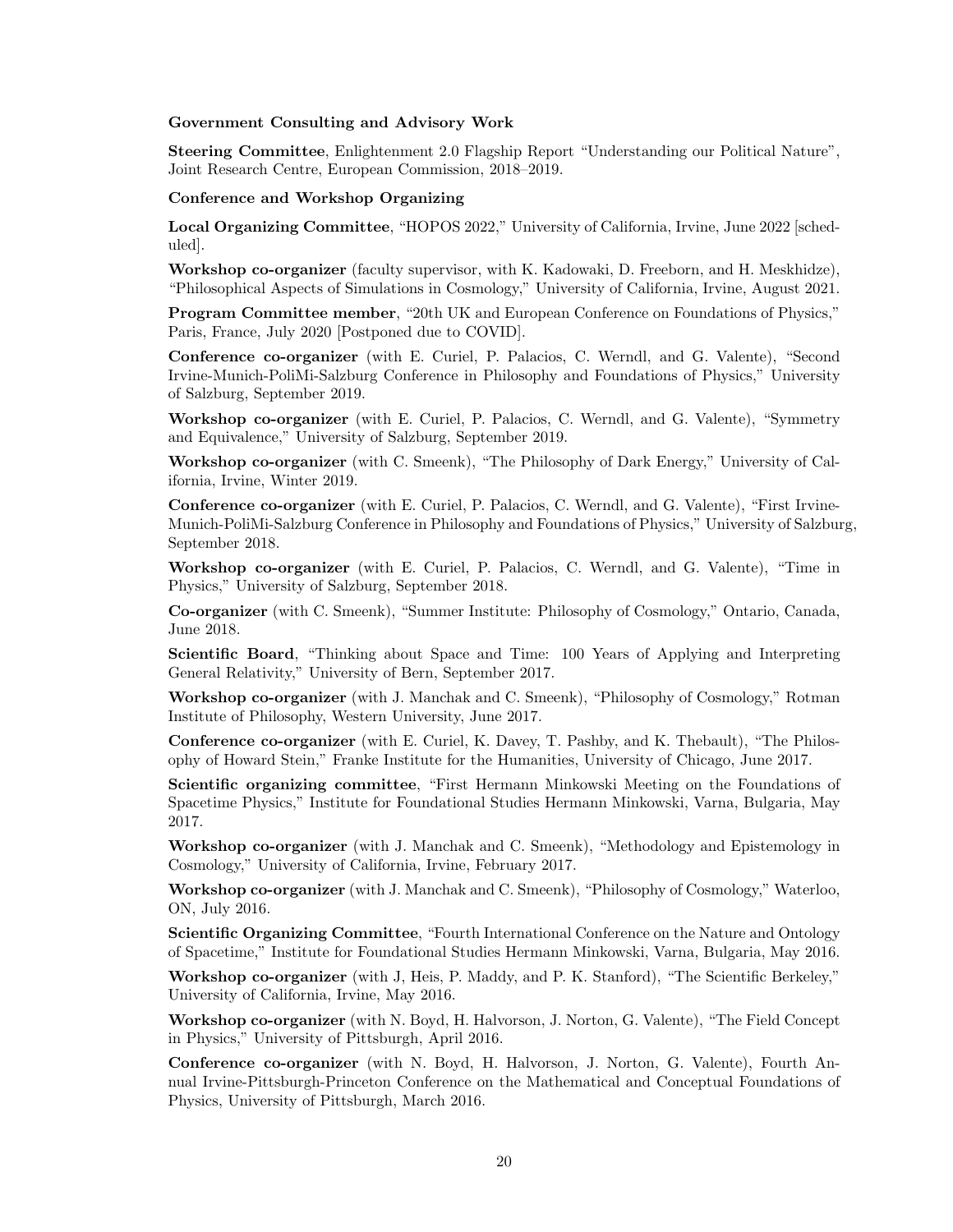Workshop co-organizer (with H. Halvorson, M. McSweeney, and G. Valente), "Equivalent Theories," Princeton University, March 2015.

Conference co-organizer (with H. Halvorson, M. McSweeney, G. Valente), Third Annual Irvine-Pittsburgh-Princeton Conference on the Mathematical and Conceptual Foundations of Physics, Princeton University, March 2015.

Program committee, Philosophy of Science Association 2014 Biennial Meeting, November 2014.

Conference faculty sponsor, "Perspectives on Gender," Hypatia Society, University of California, Irvine, October 2014.

Workshop co-organizer (with P. Maddy, S. Walsh, and J. Heis), "Mathematical Depth," Department of Logic and Philosophy of Science, University of California, Irvine, April 2014.

Workshop co-organizer (with J. Barrett, H. Halvorson, and G. Valente), "Gauge Theory," Department of Logic and Philosophy of Science, University of California, Irvine, March 2014.

Conference co-organizer (with J. Barrett, B. Feintzeig, H. Halvorson, and G. Valente), Second Annual Irvine-Pittsburgh-Princeton Conference on the Mathematical and Conceptual Foundations of Physics, University of California, Irvine, March 2013.

Program committee, 17th UK and European Meeting on the Foundations of Physics, Munich Center for Mathematical Philosophy, Ludwig-Maximilians University Munich, July 2013.

Workshop co-organizer (with M. Ernst, P. Maddy, and S. Walsh), "Category Theoretic Foundations of Mathematics," Department of Logic and Philosophy of Science, University of California, Irvine, May 2013.

Conference co-organizer (with H. Halvorson, M. Miller, and G. Valente), First Annual Irvine-Pittsburgh-Princeton Conference on the Mathematical and Conceptual Foundations of Physics, University of Pittsburgh, April 2013.

Workshop co-organizer (with J. Earman and G. Valente), "Relativistic Causality between Quantum Field Theory and General Relativity," Center for Philosophy of Science, University of Pittsburgh, April 2013.

Conference coordinator, Philosophy of Physics Workshop, University of California, Irvine, April 2011.

#### Other Professional Service

Advisory Board Member, Fair Elections and Free Speech Center, UC Irvine Law School, Irvine, CA, 2021–Present.

Inaugural Steering Committee Member & Founding Trustee, Philosophy of Physics Society, 2020–Present.

Investment Advisory Committee, American Institute of Physics (AIP), College Park, MD, 2018–Present (Vice-Chair, 2020–Present).

Advisory Board, Seven Pines Symposium Series, Stillwater, MN, 2017–Present.

Convener/Organizer, Southern California Philosophy of Physics Group, Irvine, CA, 2013–Present.

Review Panelist, Intelligence in the Physical World, Foundational Questions Institute (FQXi), 2019.

Review Panelist, Enduring Questions Program, National Endowment for the Humanities, Washington, DC, 2015.

Science advisory board, Sage Hill High School, Newport Coast, CA, 2013–2014.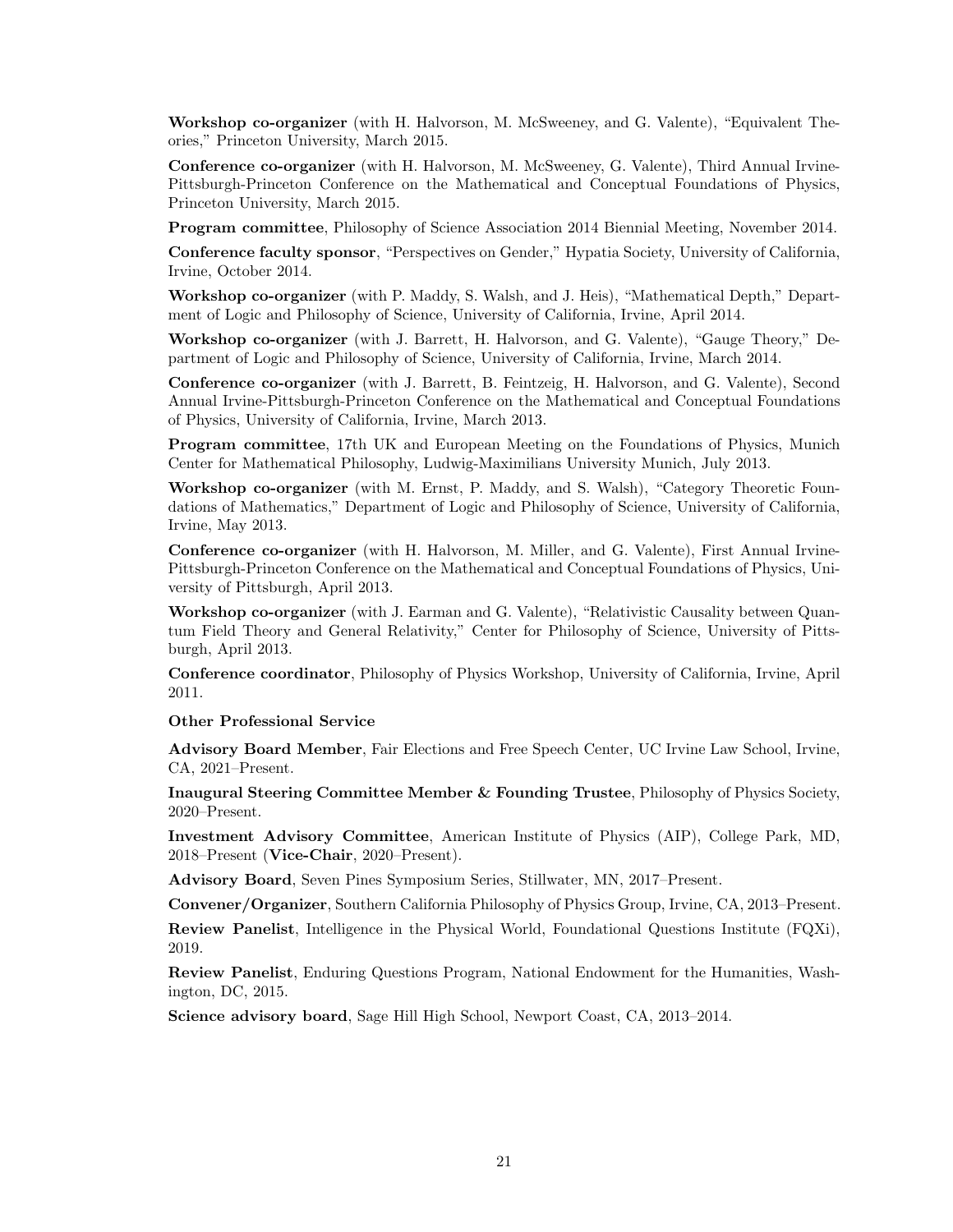Ad Hoc Referee for: National Science Foundation, European Research Council, Swiss National Science Foundation, Agence Nationale de la Recherche (France), John Templeton Foundation, Oxford University Press, Yale University Press, Routledge, Springer, Birkhäuser, *Philosophy of Science*, British Journal for Philosophy of Science, European Journal for Philosophy of Science, Philosophical Review, Journal of Philosophy, Australasian Journal of Philosophy, Mind, Philosopher's Imprint, Journal of the American Philosophical Association, Ergo, Synthese, Erkenntnis, Episteme, Studies in History and Philosophy of Modern Physics, Foundations of Physics, Philosophia Mathematica, Social Epistemology, International Studies in the Philosophy of Science, Proceedings of the Royal Academy A, American Journal of Physics, Philosophical Transactions of the Royal Society A, Applied Physics B, International Journal of Modern Physics D, Lato Sensu: revue de la société de philosophie des sciences.

# University and Departmental Service

## At the University of California, Irvine

Director of Graduate Studies, Department of Logic and Philosophy of Science, 2013–2019; 2020–Present.

Search Committee Chair, Associate Dean of Campuswide Honors Collegium, Division of Undergraduate Education, Winter 2021.

DECADE Faculty Mentor for Logic and Philosophy of Science, Diverse Educational Community and Doctoral Experience (DECADE) Program, 2012–2019.

Website Liaison, Department of Logic and Philosophy of Science, 2012–2019.

Committee Member, School of Social Science Committee on Graduate Student Diversity, Inclusion, and Development (GSDID), 2018–2019.

Committee Member, School of Social Science Fundraising Advisory Committee, 2018.

Search Committee Member, Institute for Mathematical Behavioral Sciences, 2017–2018.

Graduate Dean's Dissertation Fellowship Committee, Graduate Division, 2014; 2015; 2017 [Chair]; 2018 [Chair].

Eugene Cota-Robles Selection Committee, Graduate Division, 2016.

CHP Board Member, UCI Campuswide Honors Program, 2013–2016. (Chair, 2014–2016).

Placement Committee Member, Department of Logic and Philosophy of Science, 2013–2015.

Admissions Committee Member, Department of Logic and Philosophy of Science, 2012–2013.

Colloquium Director, Department of Logic and Philosophy of Science, 2012–2013.

Faculty Mentor Program and President's Dissertation Year Fellowship Committee, Graduate Division, 2013.

Graduate Student Representative, Department of Logic and Philosophy of Science, 2009–2010.

At the Stevens Institute of Technology

Faculty/staff advisor, Red Shift (undergraduate literary and art magazine), 2006–2007.

# Graduate Student and Postdoctoral Scholar Supervision & Dissertation Committees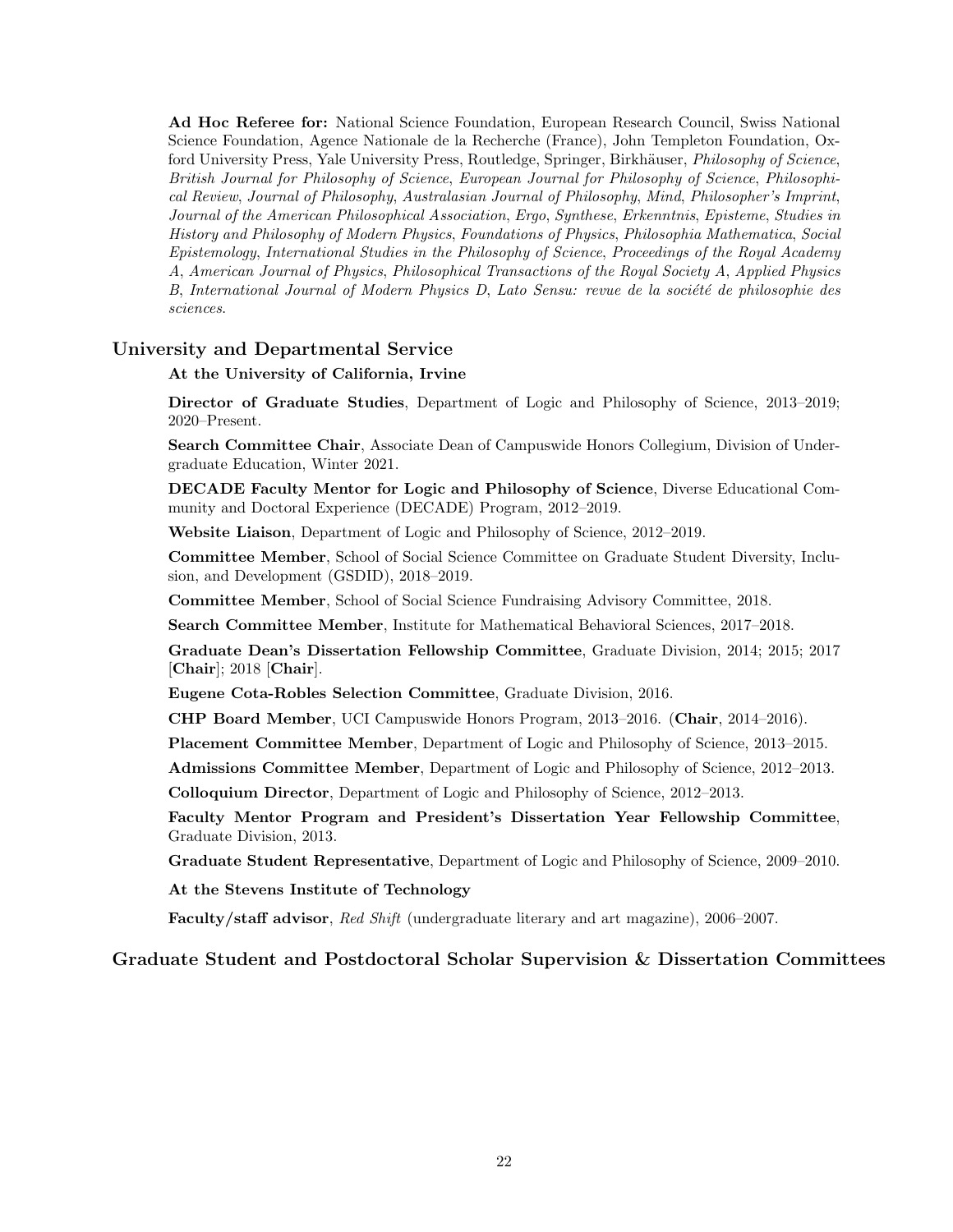#### At the University of California, Irvine

David Mwakima (LPS), advancement committee (chair), Fall 2021; dissertation committee (chair), Spring 2024 [expected].

David Freeborn (LPS), advancement committee (chair), Fall 2021; dissertation committee (cochair), Spring 2024 [expected].

**Jingyi Wu** (LPS), advancement committee (chair), Fall 2021; dissertation committee (co-chair), Spring 2024 [expected].

Helen Meskhidze (LPS), advancement committee (chair), Winter 2021; dissertation committee (chair), Spring 2023 [expected].

Toni Queck (LPS), advancement committee, Fall 2020; dissertation committee, Spring 2023 [expected].

Kevin Kadowaki (LPS), advancement committee, Summer 2020 (chair); dissertation committee (chair), Spring 2022 [expected].

Elliott Chen (LPS), advancement committee (chair), Summer 2019; dissertation committee (chair), Summer 2021. (Placement: Extending New Narratives Postdoctoral Fellowship, University of Western Ontario).

Alysha Kassam (LPS), advancement committee, Spring 2019; dissertation committee, Summer 2021.

Joshua Norton (LPS), postdoctoral scholar supervisor, 1 January 2019–14 March 2021.

Chris Mitsch (LPS), advancement committee (chair), Fall 2018; dissertation committee (chair), Fall 2020.

Mike Schneider (LPS), advancement committee (chair), Spring 2018; dissertation committee (chair), Summer 2020. (Placement: Postdoctoral Fellowship at Center for Philosophy of Science, University of Pittsburgh; Postdoctoral Fellowship at University of Illinois, Chicago.)

Tim Schmitz (LPS), advancement committee, Spring 2018; dissertation committee, Spring 2020.

Marian Gilton (LPS), advancement committee (chair), Winter 2017; dissertation committee (chair), Spring 2019. (Placement: TT at University of Pittsburgh.)

Sarita Rosenstock (LPS), advancement committee (chair), Spring 2016; dissertation committee (chair), Spring 2019. (Placement: Research Fellowship at Australian National University.)

Benjamin Feintzeig (LPS), advancement committee (chair), Winter 2015; dissertation committee (chair), Spring 2016. (Placement: TT at University of Washington.)

Michael Ernst (LPS), dissertation committee, Summer 2014.

Samuel Fletcher (LPS), advancement committee (chair), Winter 2013; dissertation committee (chair), Spring 2014. (Placement: TT at University of Minnesota.)

Outside member of advancement committee for: Devontae Baxter (Physics), Winter 2021; Daniel Mckeown (Physics), Fall 2020; Jason Arakawa (Physics), Summer 2020; Francisco Mercado (Physics), Summer 2020; Katy Wimberley (Physics), Spring 2019; Alexander Armstrong (Physics), Winter 2019; Daniel Simonson (Mathematics), Fall 2018; Nicholas Timmons (Physics), Summer 2018; Tyler Kelley (Physics), Fall 2017; Kristen McKee (Physics), Spring 2017; Benjamin Lillard (Physics), Spring 2017; Daniel Antrim (Physics), Fall 2016; Anna Kwa (Physics), Summer 2015; Nicolas Canac (Physics), Fall 2014; Anthony DiFranzo (Physics), Summer 2014; Mohammad Abdullah (Physics), Winter 2013.